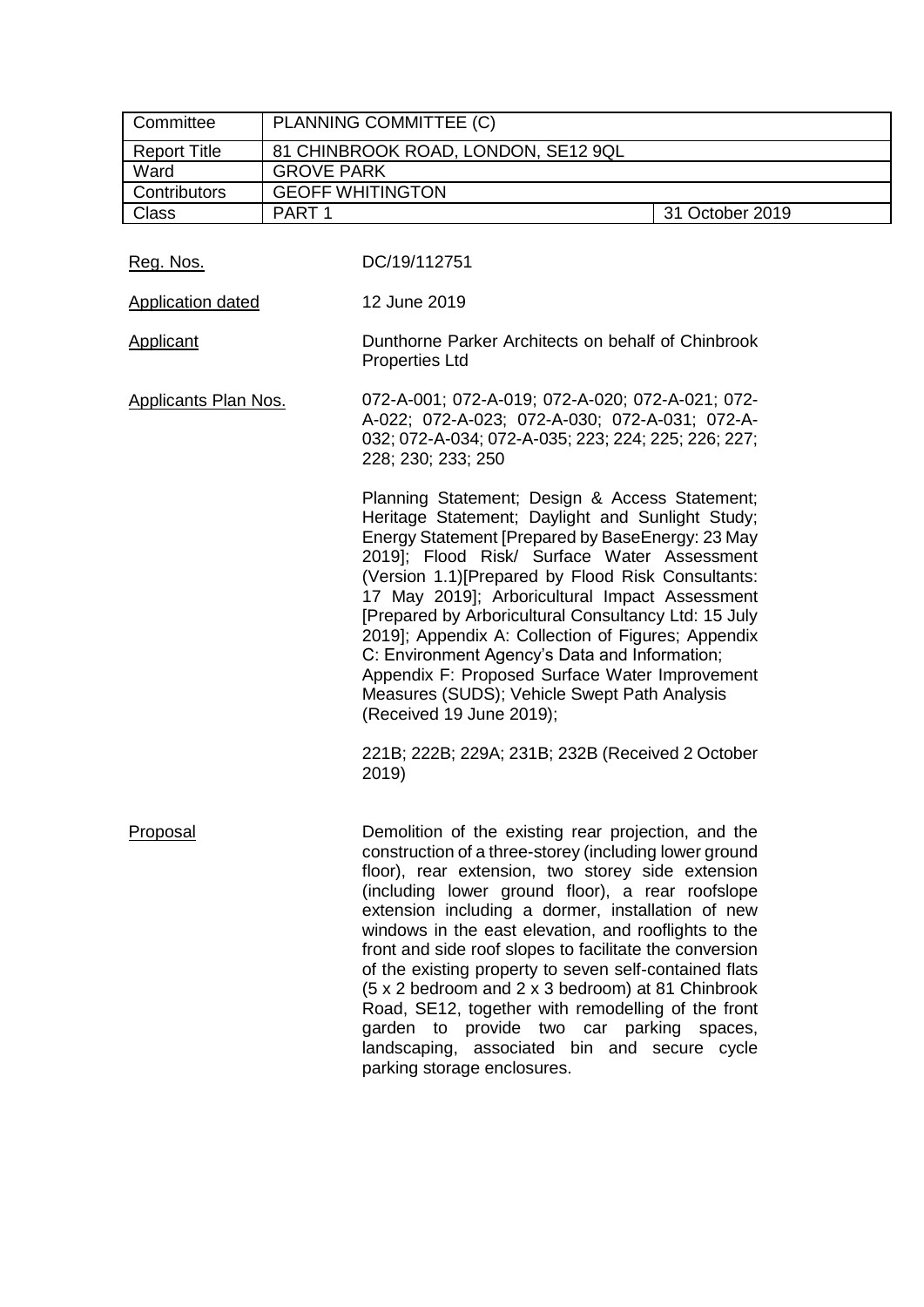- Background Papers (1) Core Strategy (adopted June 2011)
	- (2) Development Management Local Plan (adopted November 2014)
	- (3) Local Development Framework Documents
	- (4) The London Plan (Consolidated with Alterations since 2011) (2016), and Mayors' SPG/SPDs, Best Practice Guidance

# Designation PTAL 4

Flood Zone 1

#### $\overline{\mathbf{1}}$ **SUMMARY**

- 1 Decisions on planning applications must be made in accordance with the development plan unless material considerations indicate otherwise (Section 38 (6) of the Planning and Compulsory Purchase Act 2004).
- 2 The application is before committee because it is a departure from the development plan. A 'departure' application is a planning application that is not in line with, or 'departs from', the development plan in force in the area where the application is made.
- 3 The proposal is a departure from the development plan with respect to Lewisham Development Management Local Plan (2014) Policy DM 3: Conversion of a single family house to two or more dwellings.
- 4 Officers have publicised the application in accordance with the relevant provisions of the Town and Country Planning (Development Management Procedure) (England) Order 2015 by publication of a notice in a newspaper circulating in the locality.

#### $\overline{2}$ **SITE AND CONTEXT**

- 5 The application site lies on the northern side of Chinbrook Road, and is occupied by a late 19C Victorian villa, constructed between 1880-1890. It is an example of classically styled independent suburban Victorian architecture, and together with no.79 appears to be the last remaining buildings from this period.
- 6 Many of its original external features are preserved, including its decorative ridge tiles, finials, decorative chimneys, timber gable cornicing, scalloped slate, its stone lintels and stringcourse, and a small timber porch with matching ridge tiles and timber cornicing. To the front of the house is a well preserved, highly decorative boundary wall with three different bricks types laid in patterns and on edge with small openings to show the garden behind, and ridged coping bricks. The front garden is a typical sweeping curved garden and driveway.
- 7 The site is located in a predominantly residential area set within a suburban terrace typology, typified by detached and semi-detached dwellings. Whilst the area has been modified with post-war blocks of flats, particularly on the south side of Chinbrook Road and to the rear of the site, the northern side of Chinbrook Road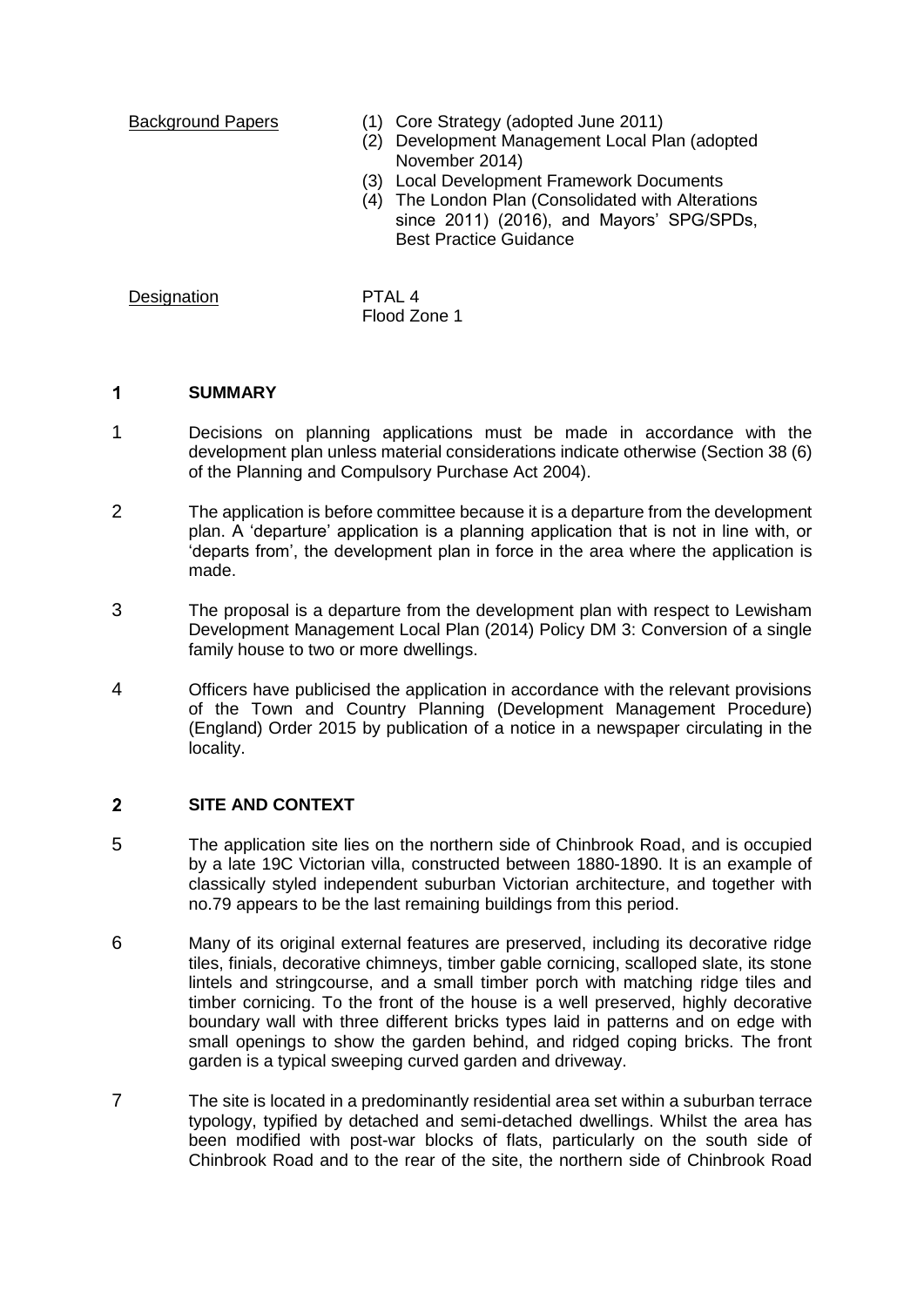has retained a number of semi-detached and detached dwellings such as the application building.

- 8 The site is not located in a conservation area, whilst the detached villa is not a listed or a locally listed building, and is not in the vicinity of any listed buildings. However, as no81 is a good example of Victorian architecture and is one of the oldest remaining villas of this style within the locality, it is considered to be an undesignated heritage asset.
- 9 Chinbrook Road is a classified 'B' Road, and is located within a Controlled Parking Zone (CPZ). The CPZ also extends to neighbouring streets, including Amblecote Road and Le May Avenue. The site has a PTAL rating of 4. There are two points for vehicular access, enabling cars to enter and exit the driveway in a semi-circle.
- 10 There is a significant change in land levels with the property to the east (No.83) sitting at a higher level and to the west (No.79) at a lower level. The front driveway is generally level, but the rear garden falls away from the building.
- 11 The site falls within Flood Zone 1.

# **3 RELEVANT PLANNING HISTORY**

12 On 24 October 2018, permission was granted for the 'Demolition of the existing rear projection, and the construction of a three-storey (including basement) rear extension, a rear roofslope extension including a dormer, installation of new windows in the east elevation, and rooflights to the front and side roof slopes to facilitate the conversion of the existing property to five self-contained flats (3 x 2 bedroom and 2 x 3 bedroom) at 81 Chinbrook Road, together with remodelling of the front garden to provide two car parking spaces, landscaping, associated bin and cycle parking storage enclosures. To date, no works relating to the permission have been undertaken, and the property remains vacant. The 3 year permission is due to expire in October 2021.

# 4 **CURRENT PLANNING APPLICATION**

- 13 The current application is similar to the 2018 consent, however 7 self-contained flats are now proposed, with the two additional units being located within a lower ground floor area that would occupy the entire footprint of the building. Three metre deep lightwells would be formed to the front of the building.
- 14 The application also proposes the following works:
	- Demolition of the existing rear projection and the construction of a threestorey (including lower ground floor) rear extension:
	- Two storey side extension (including lower ground floor);
	- Increased roof height of 0.5 metres and re-profiled roof including a rear dormer;
	- Installation of new windows in the east elevation;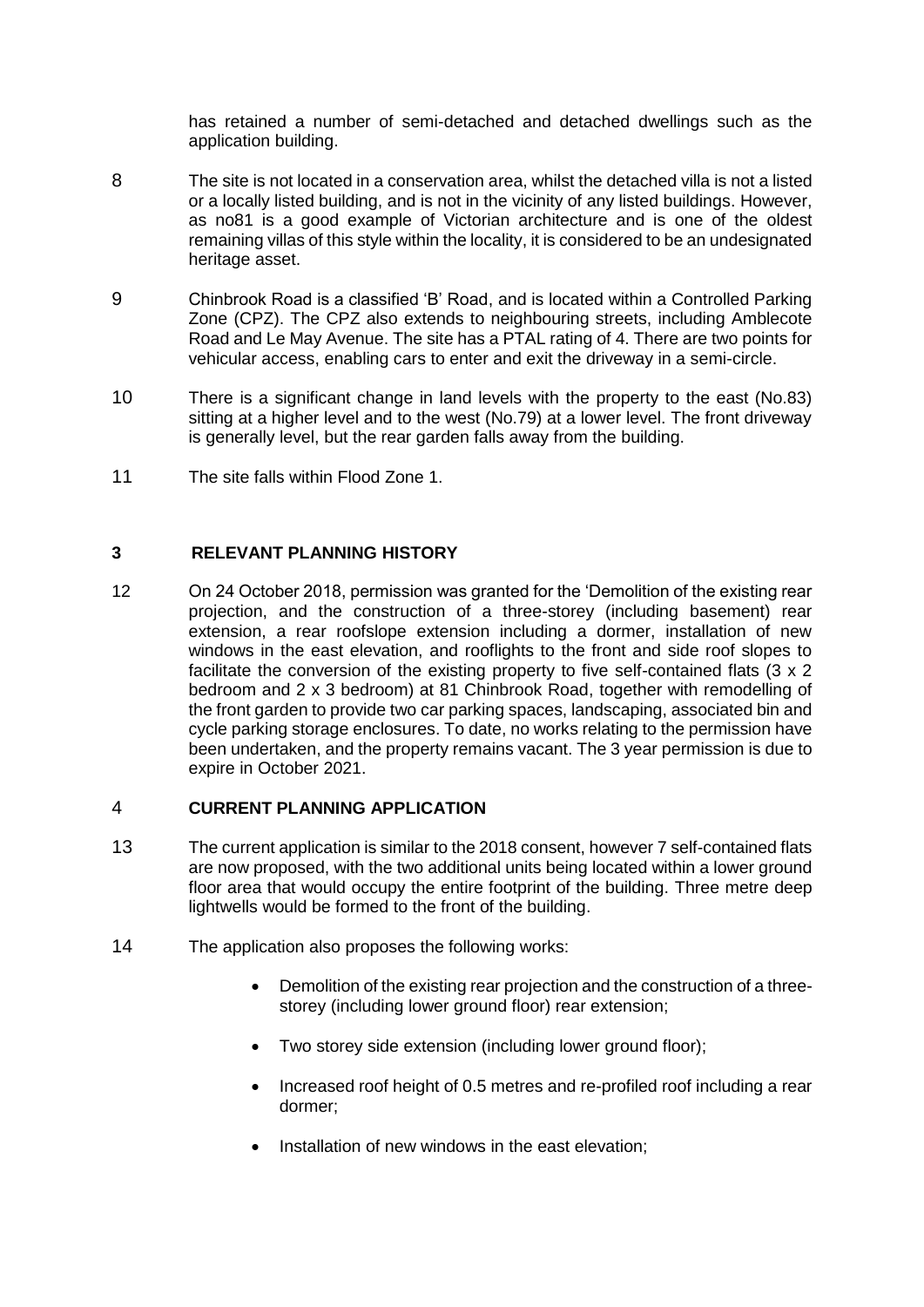- Rooflights to the front and side roof slopes;
- Associated landscaping;
- Bin and secure cycle parking storage enclosures;
- Two off-street parking spaces for the 3 bedroom units only.
- 15 The 3-storey extension; height increase of the re-profiled roof; and rear roofslope extension and dormer formed part of the approved 2018 scheme.
- 16 The proposed works would facilitate the provision of seven self-contained flats:
	- Two, 3 bedroom 5 person
	- Four, 2 bedroom 3 person
	- One, 2 bedroom 4 person
- 17 This compares with the 2018 approval for five self-contained units, comprising 3 x two bedroom and 2 x three bedroom flats.
- 18 The front curtilage would maintain the existing entry and exit vehicular points, accommodating two car parking spaces, together with the provision of hard and soft landscaping measures.
- 19 Dry and secure bicycle storage provision of 14 spaces in a lockable multiple bike store unit located within the front forecourt adjacent to the southern boundary.
- 20 Bins would be located in an enclosed communal refuse store adjacent to the entrance/exit of the property on the western side.

# 5 **CONSULTATION**

# **5.1 APPLICATION PUBLICITY**

- 21 The Council's consultation was undertaken in accordance with the minimum statutory requirements and those required by the Council's adopted Statement of Community Involvement.
- 22 Letters were sent to neighbouring residents in the surrounding area and the relevant ward Councillors on 18 July 2019. Additionally, the application was publicised by a site notice and a press advert.
- 23 Subsequently, no responses were received from individual households.
- 24 The Environment Agency raised no objections to the proposal.

# **5.2 INTERNAL CONSULTATION**

- 25 The following internal consultees were notified on 18 July 2019.
- 26 Highways officer: Raised no objections.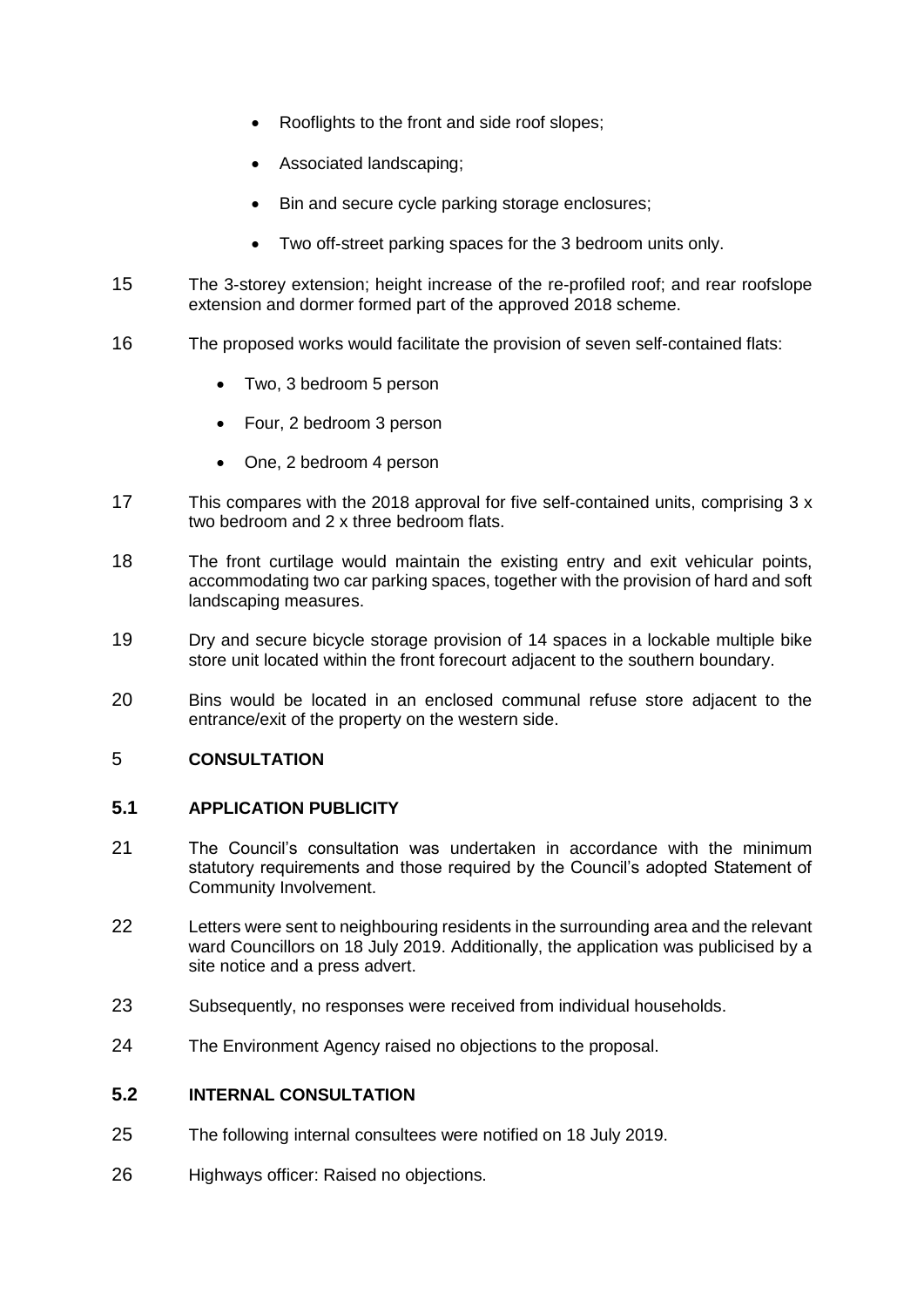- 27 Environmental Health: Did not comment.
- 28 Urban Design: Raise no objections.
- 29 Conservation: Raise no objections

# 6 **POLICY CONTEXT**

## **6.1 LEGISLATION**

30Planning applications are required to be determined in accordance with the statutory development plan unless material considerations indicate otherwise (S38)(6) Planning and Compulsory Purchase Act 2004 and S70 Town & Country Planning Act 1990).

# **6.2 MATERIAL CONSIDERATIONS**

- 31 A material consideration is anything that, if taken into account, creates the real possibility that a decision-maker would reach a different conclusion to that which they would reach if they did not take it into account.
- 32 Whether or not a consideration is a relevant material consideration is a question of law for the courts. Decision-makers are under a duty to have regard to all applicable policy as a material consideration.
- 33 The weight given to a relevant material consideration is a matter of planning judgement. Matters of planning judgement are within the exclusive province of the LPA. This report sets out the weight Officers have given relevant material considerations in making their recommendation to Members. Members, as the decision-makers, are free to use their planning judgement to attribute their own weight, subject to the test of reasonableness.
- 34 Draft London Plan: The Mayor of London published a draft London Plan on 29 November 2017 and minor modifications were published on 13 August. The Examination in Public commenced on 15 January 2019 and concluded on 22 May 2019. This document now has some limited weight as a material consideration when determining planning applications. The relevant draft policies are discussed within the report (DLPP).

# **6.3 NATIONAL POLICY & GUIDANCE**

- National Planning Policy Framework 2019 (NPPF)
- National Planning Policy Guidance

# **6.4 DEVELOPMENT PLAN**

- 35 The Development Plan comprises:
	- London Plan Consolidated With Alterations Since 2011 (March 2016) (LPP)
	- Core Strategy (June 2011) (CSP)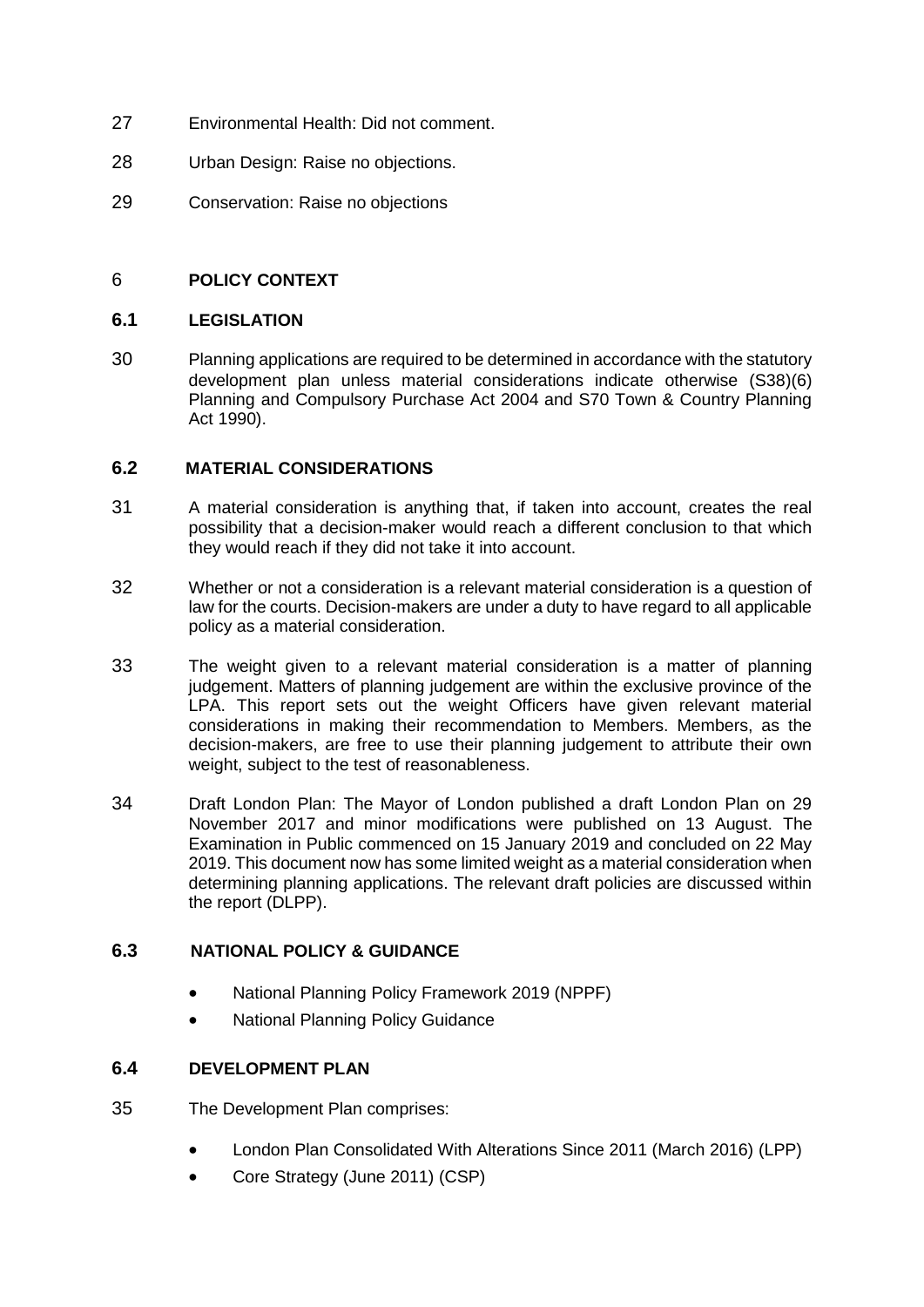Development Management Local Plan (November 2014) (DMP)

# **6.5 SUPPLEMENTARY PLANNING GUIDANCE**

- 36 Lewisham SPD:
	- Alterations and Extensions Supplementary Planning Document (April 2019)

# 37 London Plan SPG/SPD

- Sustainable Design and Construction (April 2014)
- Housing (March 2016)

# **7 PLANNING CONSIDERATIONS**

- 38 The main issues are:
	- Principle of Development;
	- Design;
	- Standard of Accommodation;
	- Neighbour Amenity;
	- Transport and Highways:
	- Waste management;
	- Flood Risk.

# **7.1 PRINCIPLE OF DEVELOPMENT**

# **General policy**

- 39 The National Planning Policy Framework (NPPF) at Paragraph 11, states that there is a presumption in favour of sustainable development and that proposals should be approved without delay so long as they accord with the development plan.
- 40 Lewisham is defined as an Inner London borough in the London Plan. LPP 2.9 sets out the Mayor of London's vision for Inner London. This includes among other things sustaining and enhancing its recent economic and demographic growth; supporting and sustaining existing and new communities; addressing its unique concentrations of deprivation; ensuring the availability of appropriate workspaces for the area's changing economy; and improving quality of life and health.

# **Policy**

41 The National Planning Policy Framework (NPPF) speaks of the need for delivering a wide choice of high quality homes, which meet identified local needs (in accordance with the evidence base) and widen opportunities for home ownership and create sustainable, inclusive and mixed communities.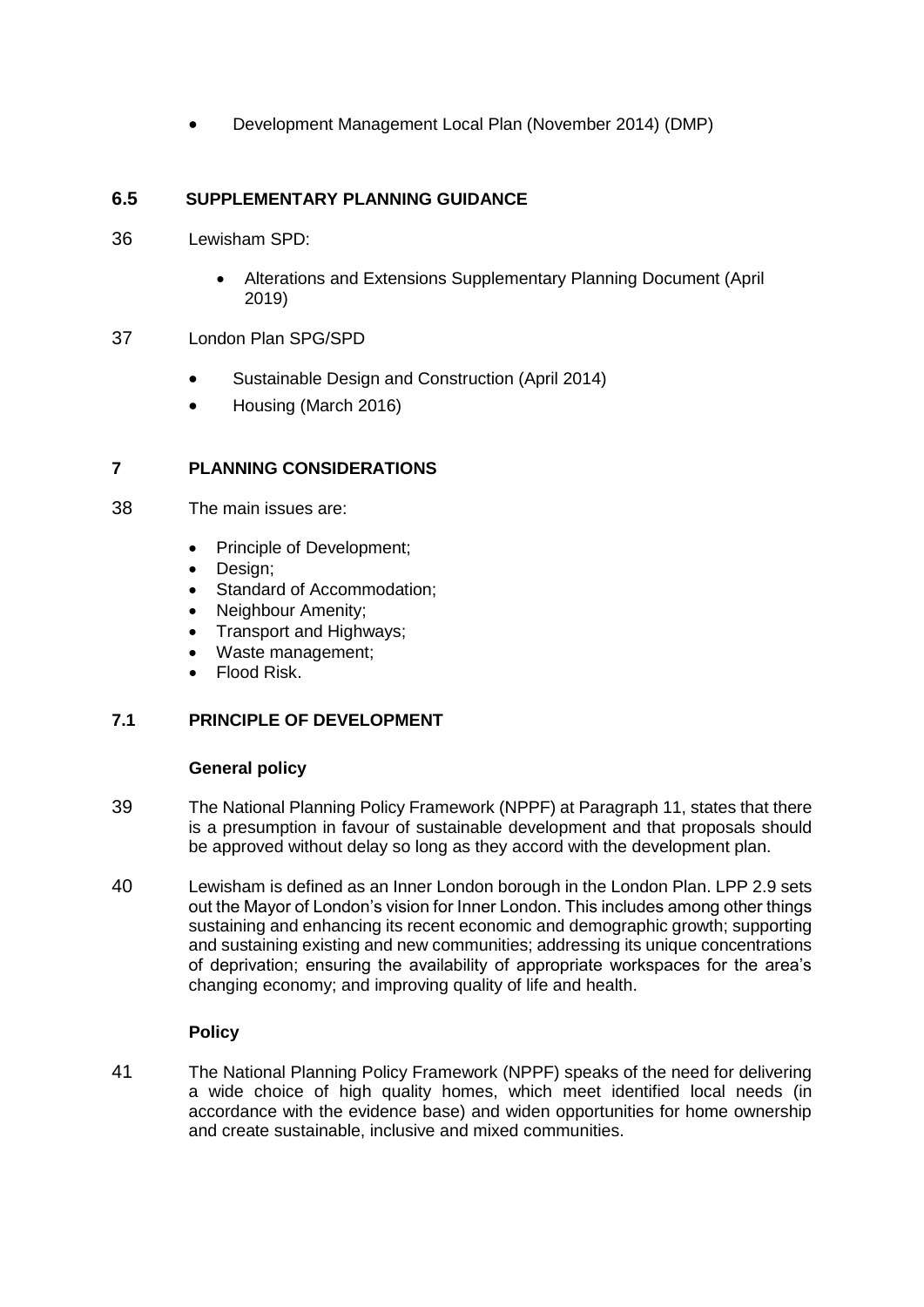- 42 The current London Plan outlines through Policy 3.3, 3.5 and 3.8 that there is a pressing need for more homes in London and that a genuine choice of new homes should be supported which are of the highest quality and of varying sized and tenures in accordance with Local Development Frameworks. Residential developments should enhance the quality of local places and take account of the physical context, character, density, tenure and mix of the neighbouring environment.
- 43 Policy H2A(A) 'Small sites and small housing developments' of the draft London Plan states that small sites should play a much greater role in housing delivery to achieve the ten year housing targets set out in Policy H1 Increasing housing supply. Boroughs should pro-actively support well-designed new homes on small sites through both planning and plan-making. There should be a presumption in favour of small housing developments of between 1 and 25 homes, including (but not limited to) residential conversions and residential extensions.
- 44 The policy also states that the presumption in favour of small housing developments means approving small housing developments unless it can be demonstrated that the development would give rise to an unacceptable level of harm that outweighs the benefit of additional housing provision.
- 45 Locally, Core Strategy Policy 1 Housing provision, mix, and affordability sets out that housing developments will be expected to provide an appropriate mix of dwellings having regard to criteria such as the physical character of the building and site and location of schools, shops, open space and other infrastructure requirements (such as transport links).
- 46 The purpose of DM Policy 3 is to manage the future subdivision of single family homes into self-contained flats, with the focus of retaining a wide choice of quality housing and a mixed housing base. The Council, under DM Policy 3, will refuse planning permission for the conversion of a single family house into flats except where there is a lack of external amenity space and where the house is adjacent to noise generating or other environmentally unfriendly uses. Additionally, any single family house considered suitable for conversion according to DM 3 will need to have a net internal floorspace greater than 130sq.m.

# **Discussion**

- 47 It must be acknowledged that the conversion of the host building to provide five selfcontained flats was granted in October 2018. The permission remains extant, and so could still be implemented.
- 48 A detailed assessment of DM Policy 3 has been undertaken by officers to determine the principle of conversion. The Policy states the following with regard to the conversion of a single family house into flats:
	- *1. The Council will refuse planning permission for the conversion of a single family house into flats except where environmental conditions mean that the single family house is not suitable for family accommodation due to any factor listed below:*

*a. adjacent to noise generating or other environmentally unfriendly uses b. lack of external amenity space suitable for family use.*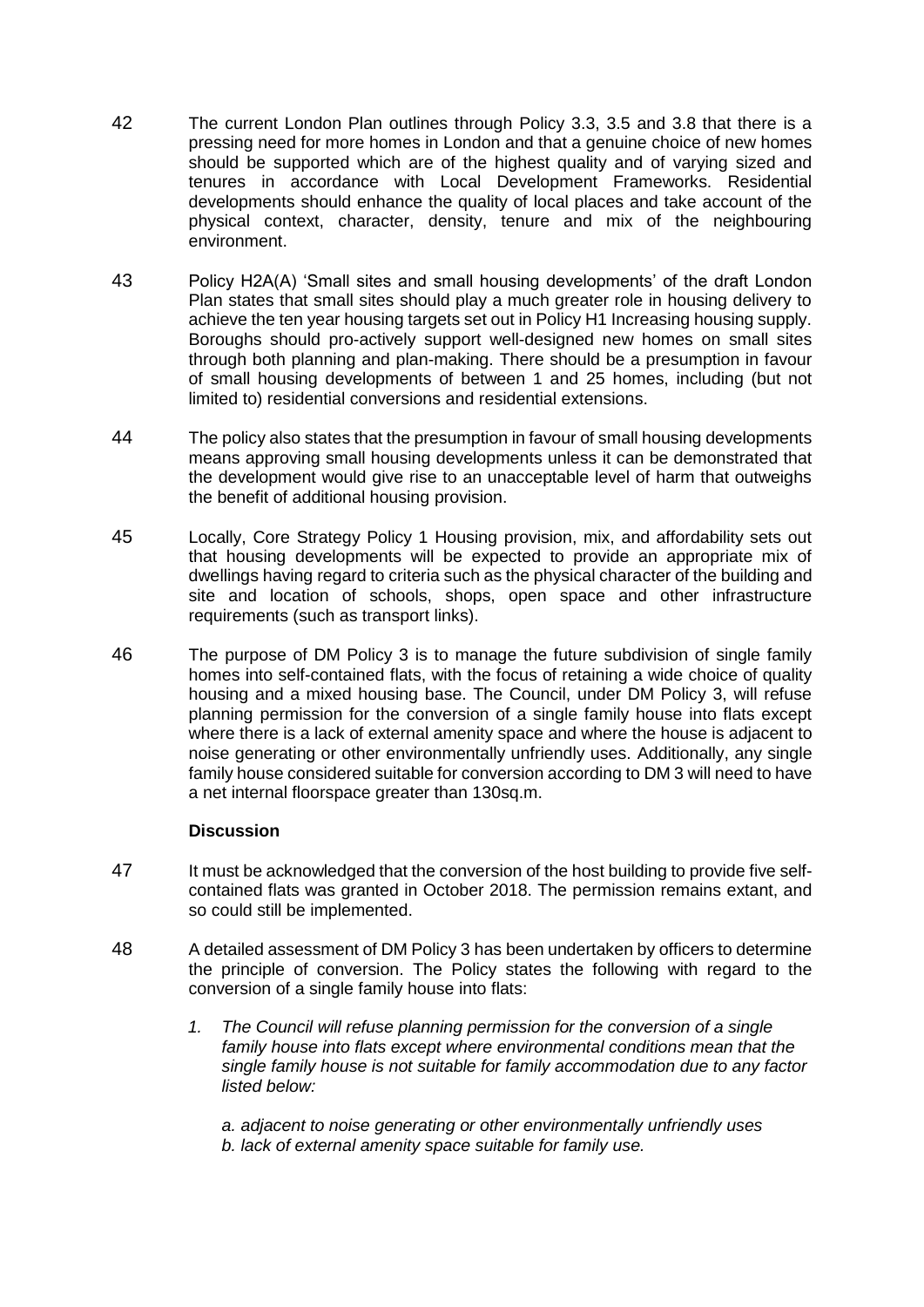- *2. Any single family house considered suitable for conversion according to point 1 of this policy will need to have a net internal floorspace greater than 130 sq. m.*
- *3. All conversions must meet the general design requirements and housing standards in DM Policy 25 (Landscaping and trees), DM Policy 29 (Car parking), DM Policy 30 (Urban design and local character), DM Policy 31 (Alterations and extensions to existing buildings including residential extensions) and DM Policy 32 (Housing design, layout and space standards).*
- 49 *Criterion 1* The subject site is located within a residential area and is not adjacent to noise or environmentally unfriendly uses which would constrain ongoing use of the host building as a single dwelling. Furthermore, the subject site has a rear garden, which is of a good size. The proposal is therefore considered to fail to comply with part 1(a) of the policy.
- 50 *Criteria 2 –* The building has a net internal floorspace of approximately 251m², and so significantly exceeds the minimum floorspace required to meet criteria 2 of the policy.
- 51 *Criteria 3* It is determined that the scheme would be in compliance with design requirements and housing standards.
- 52 Whilst the proposal does not meet criteria 1 of the policy, it is acknowledged that the application property is significantly larger than the typical family home DM Policy 3 refers to and aims to protect.
- 53 It is also a material consideration that the proposed loss of an existing single dwelling-house will be mitigated by a net gain of family housing, with the provision of two good sized 3 bedroom dwellings. The same conclusions were reached in determining the 2018 approval for this property.
- 54 Also of material weight in granting permission is the approval in 2017 of the neighbouring property at No.79, also for the conversion of a single family dwellinghouse into self-contained flats under application reference DC/17/100156. That application proposed two new family units, in addition to 1 and 2 bedroom units.
- 55 A viability study was undertaken for the approved conversion of no.79 where it was concluded that the costs of renovating the existing property to provide a single large family dwelling would be unviable and therefore unlikely to be delivered.
- 56 A similar viability study has not been undertaken for no.81 for either the current proposal, or the 2018 approved scheme, presumably due to the poorer structural condition of no.79. Officers consider that due to the properties neighbouring one another, and being of similar floor areas, aspects of the viability findings are relevant to no.81 including developer profit on GDV; Holding Costs, including Council Tax and insurance premiums; Agent fees and marketing costs; and sale prices for each unit.
- 57 A benefit of the proposal is that the conversion would generate a CIL financial contribution to the Council for necessary infrastructure costs. (see para.125).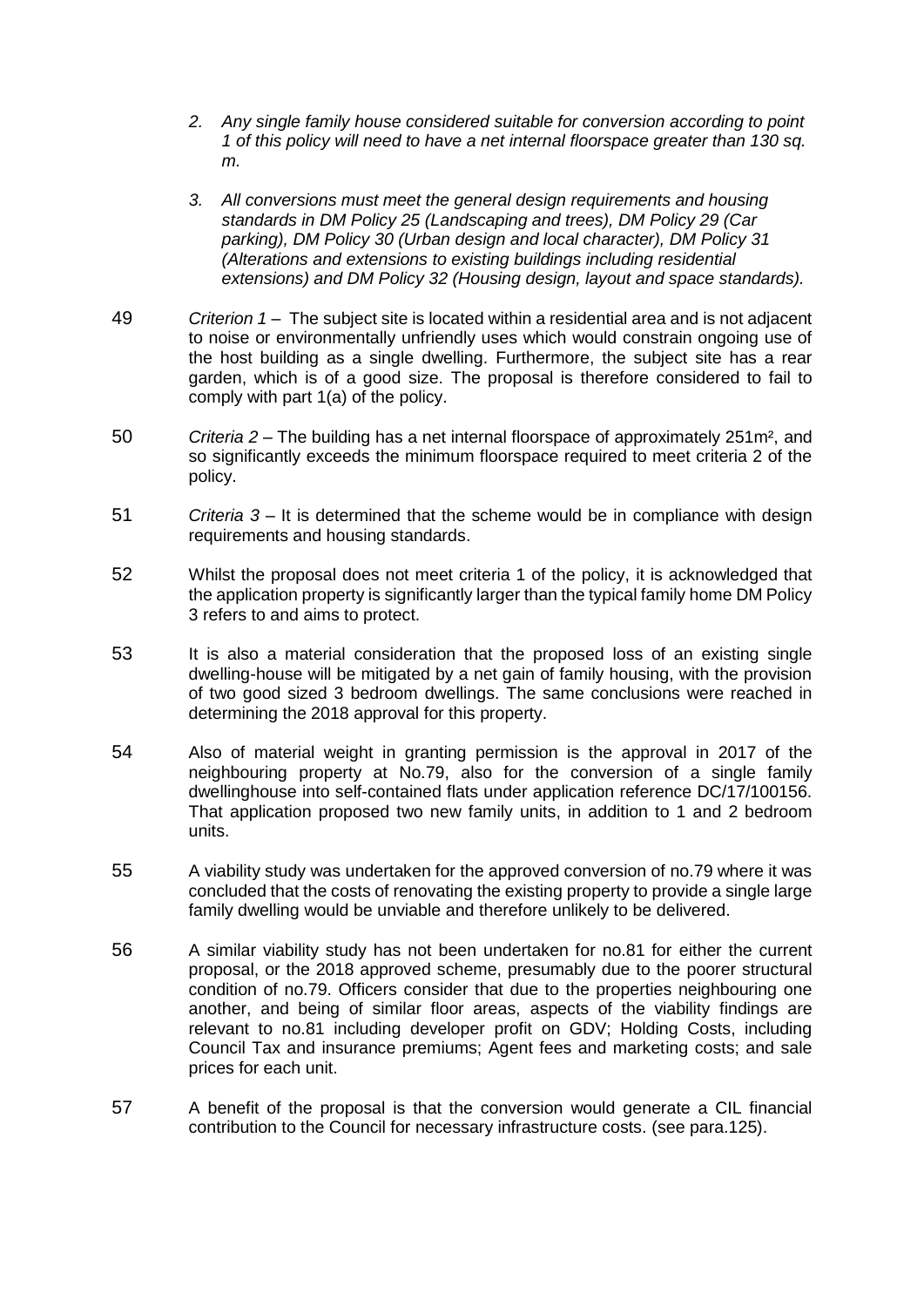58 In light of the above considerations undertaken for the recent approved schemes at nos 79 and 81 Chinbrook Road, officers remain satisfied that the proposed conversion in this case for no. 81 is acceptable.

### **DESIGN**

General Policy

- 59 The NPPF at para 124 states the creation of high quality buildings and places is fundamental to what the planning and development process should achieve.
- 60 Core Strategy Policy 15 and Local Plan Policies DM 30, and DM 31 set out the detailed considerations and issues that need to be considered and addressed by development applications in order to achieve the high standards of development required.
- 61 Core Strategy Policy 16 and Local Plan Policies DM 37, and DM 38 relate to conserving the value and significance of the borough's heritage assets and their settings, which include non-designated assets.
- 62 DM Policy 37 (Non designated heritage assets including locally listed buildings, areas of special local character and areas of archaeological interest) states that the Council will protect the local distinctiveness of the borough by sustaining and enhancing the significance of non-designated heritage assets. Development proposals affecting non-designated heritage assets should be accompanied by a heritage statement proportionate to the significance of the asset and which justifies the changes to the asset.
- 63 DM Policy 38 (Demolition or substantial harm to designated and non-designated heritage assets) is not directly applicable here as there would be no loss of the existing property and no substantial harm caused.
- 64 LPP 7.6 expects the highest quality materials and design appropriate to context.

#### **Discussion**

- 65 The application property is not statutory or locally listed, although it remains as a good example of Victorian architecture and is one of the oldest remaining villas of this style within the immediate context. The application building provides a strong reference point and has a townscape value as an example of original surviving architectural variety in an area which is otherwise dominated by residential development, change and re-development during the 20th century which reflects this earlier architectural period in an area heavily damaged by bombs.
- 66 From an urban design perspective, the proposed scheme has taken on board the architectural importance of the villa, and worked it into the scheme by retaining some of the more traditional features of the front façade, particularly the bays. This approach is considered to be the most logical response for the building, as it finds a balance between the need for the retention of the building and providing a viable scheme. The property had been vacant for some time before it was purchased by the applicant.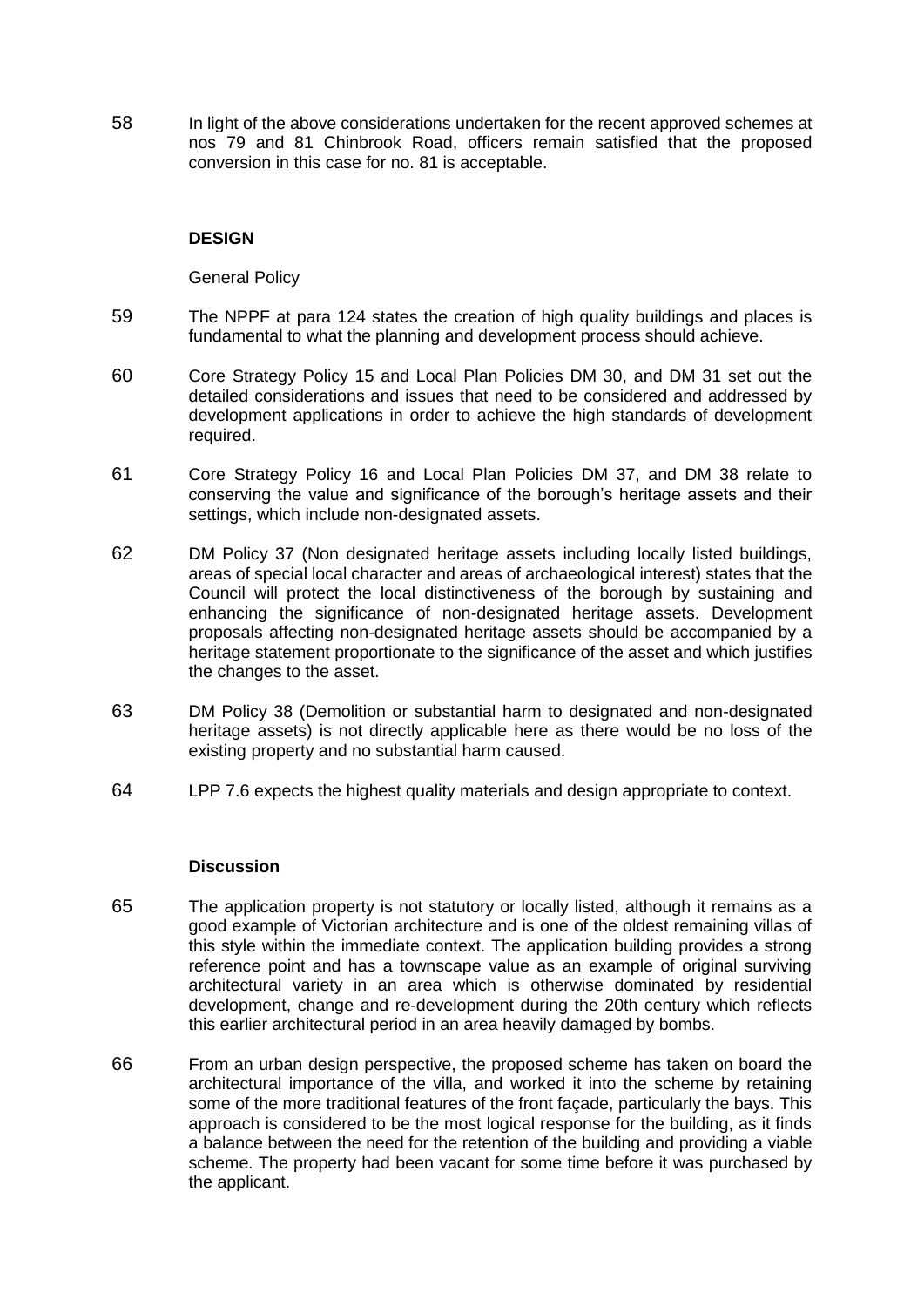- 67 The development proposed would extend outside the existing envelope in terms of height and its projection into the side and rear garden.
- 68 An existing single-storey garage on the western side would be replaced by a 2 storey extension, of which the lower floor would lie below street level.
- 69 There are no in principle objections to this increase in scale as the resulting building would remain consistent with the existing relationship to neighbouring properties at Nos 79 and 83 Chinbrook Road and its wider context.
- 70 The detailed design of the proposed refurbishment elements and extensions is considered to be sympathetic to the existing building. Whilst the new roofscape would alter the appearance of the host building, the proposal would re-interpret the existing form in a contemporary manner.
- 71 In terms of materiality, the palette would be consistent with the original parts of the existing dwelling, which is important as the application property is considered to be a fine example of this traditional Villa typology and is more complete in terms of its state of preservation, including its large red and blue brick boundary wall, historic setting, and architectural features when compared to no.79, which suffers a more compromised structural condition.
- 72 Red brick is proposed as the primary material across the elevations. Timber framed windows and slate roof tiles are proposed to match existing. These materials are supported in principle and would be secured by condition.
- 73 The Council's Alterations and Extensions SPD (2019) generally resists the formation of lightwells to the front of buildings to avoid any harmful impact upon the public realm, however in this case, these would be sited approximately 15 metres back from the edge of the pavement, whilst planting measures are proposed to the surround railings to provide screening. Officers therefore raise no objections toward the proposed siting and appearance of the lightwells and railings to the front of the building, and are satisfied there would be no harmful impact upon the public realm.
- 74 A condition requiring boundary treatment, including walls and fences will be included. Metal gates shown on either side toward the front of the building formed part of the 2018 scheme, however officers will assess the details to confirm the appearance would be acceptable.
- 75 A detailed landscape plan (including land levels), hard landscaping and provision of planting would be requested should planning permission be granted.

# **Design conclusion**

76 In light of the above and on balance, officers have reached a view that the proposal would not be detrimental to the significance of the application property and would satisfy the requirements of Core Strategy Policy 16 and Local Development Plan Policies DM 30, DM 31, DM 37 and DM 38.

# **HOUSING**

77 This section covers: (i) the dwelling size mix; and (ii) the standard of accommodation.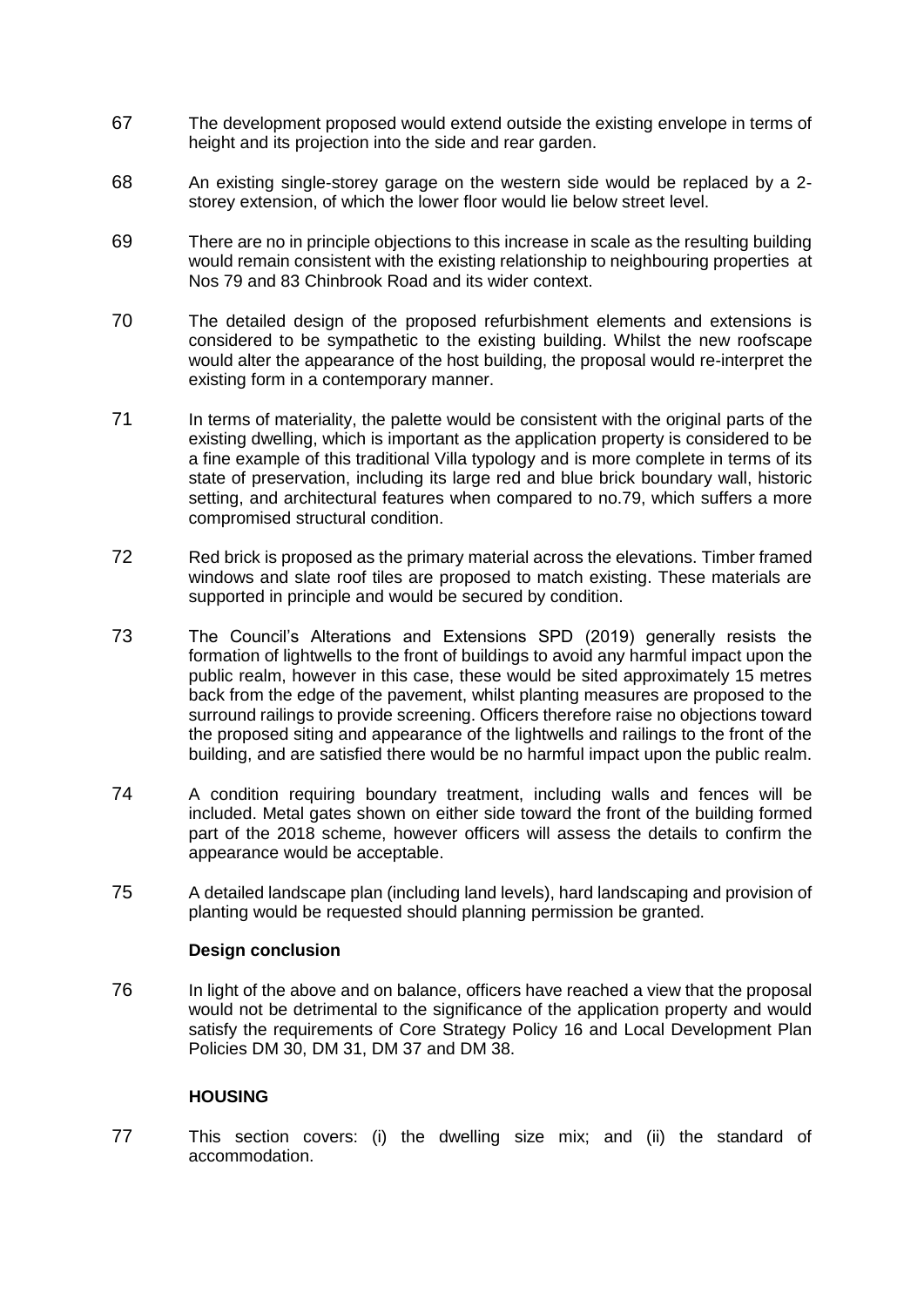# **Residential Quality**

## **General Policy**

- 78 NPPF para 127 sets an expectation that new development will be designed to create places that amongst other things have a 'high standard' of amenity for existing and future users. This is reflected in relevant policies of the London Plan (LPP 3.5), the Core Strategy (CS P15), the Local Plan (DMP 32) and associated guidance (Housing SPD 2016, GLA; Alterations and Extensions SPD 2019, LBL).
- 79 DM Policy 32 'Housing design, layout and space standards' and Policy 3.5 'Quality and design of housing developments' of the London Plan requires housing development to be of the highest quality internally, externally and in relation to their context. These polices set out the requirements with regards to housing design, seeking to ensure the long term sustainability of the new housing provision.
- 80 In March 2015 the Government published the 'Technical Housing Standards-Nationally Described Space Standard', to rationalise the varying space standards used by local authorities.
- 81 London Plan Policy 3.5 and Table 3.3 set out minimum space standards which all proposed dwellings are expected to meet or exceed. DM Policy 32 (Housing design, layout and space standards) and Core Strategy Policy 15 also seek to protect and improve the character and amenities of residential areas in the Borough.

#### **Discussion**

82 As shown in Table 1 below, the proposed internal floor areas of each unit would exceed the space standards set by Policy 3.5 of the London Plan, the National Technical Standard and DM Policy 32. In addition, all habitable rooms would accord with minimum guidance, as would floor to ceiling heights.

| <b>Unit</b> | <b>Unit Type</b>    | <b>GIA</b> | <b>Policy Requirement</b> | Pass/<br>Fail |
|-------------|---------------------|------------|---------------------------|---------------|
| LG.01       | 3 bedroom/ 5 person | 97sqm      | 86sqm                     | Pass          |
| LG.02       | 2 bedroom/ 3 person | 71sqm      | 61sqm                     | Pass          |
| G.01        | 3 bedroom/ 5 person | 86.5sqm    | 86sqm                     | Pass          |
| G.02        | 2 bedroom/ 3 person | 61sqm      | 61sqm                     | Pass          |
| 1.01        | 2 bedroom/ 3 person | 65sqm      | 61sqm                     | Pass          |
| 1.02        | 2 bedroom/ 3 person | 64sqm      | 61sqm                     | Pass          |
| 2.01        | 2 bedroom/ 4 person | 78sqm      | 70sqm                     | Pass          |

[Table 1: Unit Sizes]

83 All units would be afforded external amenity spaces in the form of balconies, or winter garden, compliant with the London Plan thresholds. It is also noted that Chinbrook Meadow is located within a short walking distance, offering an easy access to public open space.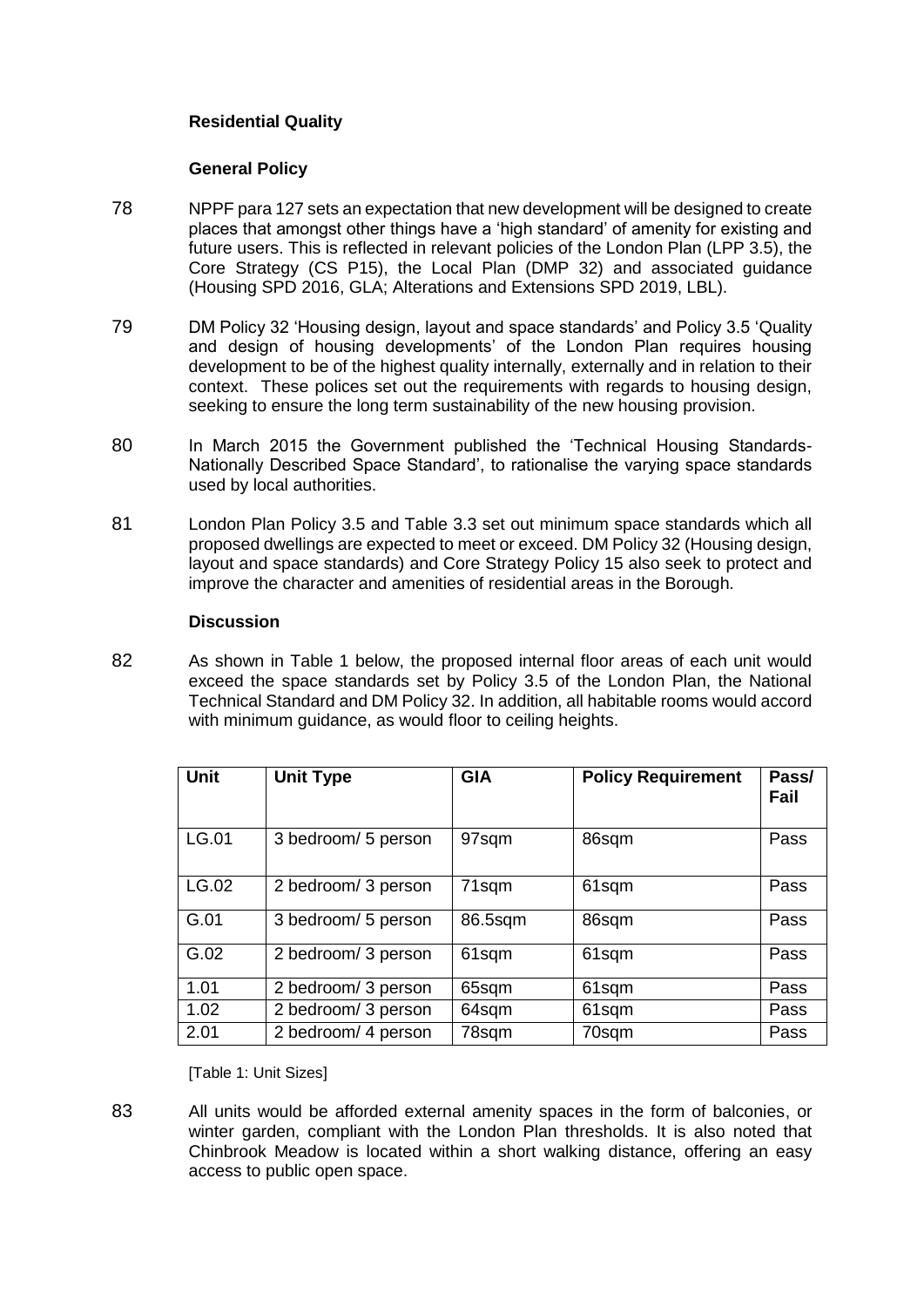- 84 The rear garden would be in sole use as private amenity space for the two lower ground floor units, with gates preventing access to the sides of the building, thereby addressing potential concerns over privacy and security.
- 85 The 3 bed unit at ground floor (G.01) would be afforded a balcony at the rear (6.1sqm) and a private terrace to the side accessed from Bedroom 1. Cumulatively, the amenity spaces afforded to the unit would be acceptable.
- 86 Overall, officers are satisfied that the proposed development would comply with the requirements of DM Policy 32 and Policy 3.5 of the London Plan (2016).

### **Outlook & Privacy**

#### **Policy**

- 87 London Plan Policy 3.5 seeks high quality internal and external design of housing development. Emerging draft London Plan Policy D1(8) requires development to achieve 'appropriate outlook, privacy and amenity". Within the same document, policy D4 seeks to maximise the provision of dual-aspect dwellings (i.e. with two openable windows).
- 88 DM Policy 32(1)(b) expects new developments to provide a 'satisfactory level' of privacy, outlook and natural lighting for its future residents.

### **Discussion**

- 89 The proposed units would be dual aspect, and provided with suitable outlook distances and views from habitable spaces.
- 90 As a consequence of the submerged nature of the lower ground floor, the front outlook would be predominantly towards stepped lightwells, allowing for outlook of 2.5m from the projecting bays. This is an improvement upon the original proposal for 1.5m deep lightwells, and would allow for sufficient outlook to the two bedrooms.
- 91 In regard to the lower ground floor bedroom 3 in Unit LG.01, this would depend upon a small lightwell to the western side for outlook and light intake. Since the original submission, the lightwell has been extended to 3m to allow for additional natural light and outlook. Subsequently, officers are satisfied with this arrangement.
- 92 The rear living rooms would have adequate outlook toward their private patios and gardens.
- 93 Both lower ground floor units would be triple aspect and the generous surplus in the size of the individual rooms, the overall floor area and directly accessible and generous private amenity space are acknowledged.
- 94 In regard to the ground, first, and second floor units, the proposed standard of accommodation would be acceptable.
- 95 In light of the above, overall officers are satisfied that appropriate outlook, privacy and ventilation would be provided to future occupiers of the units.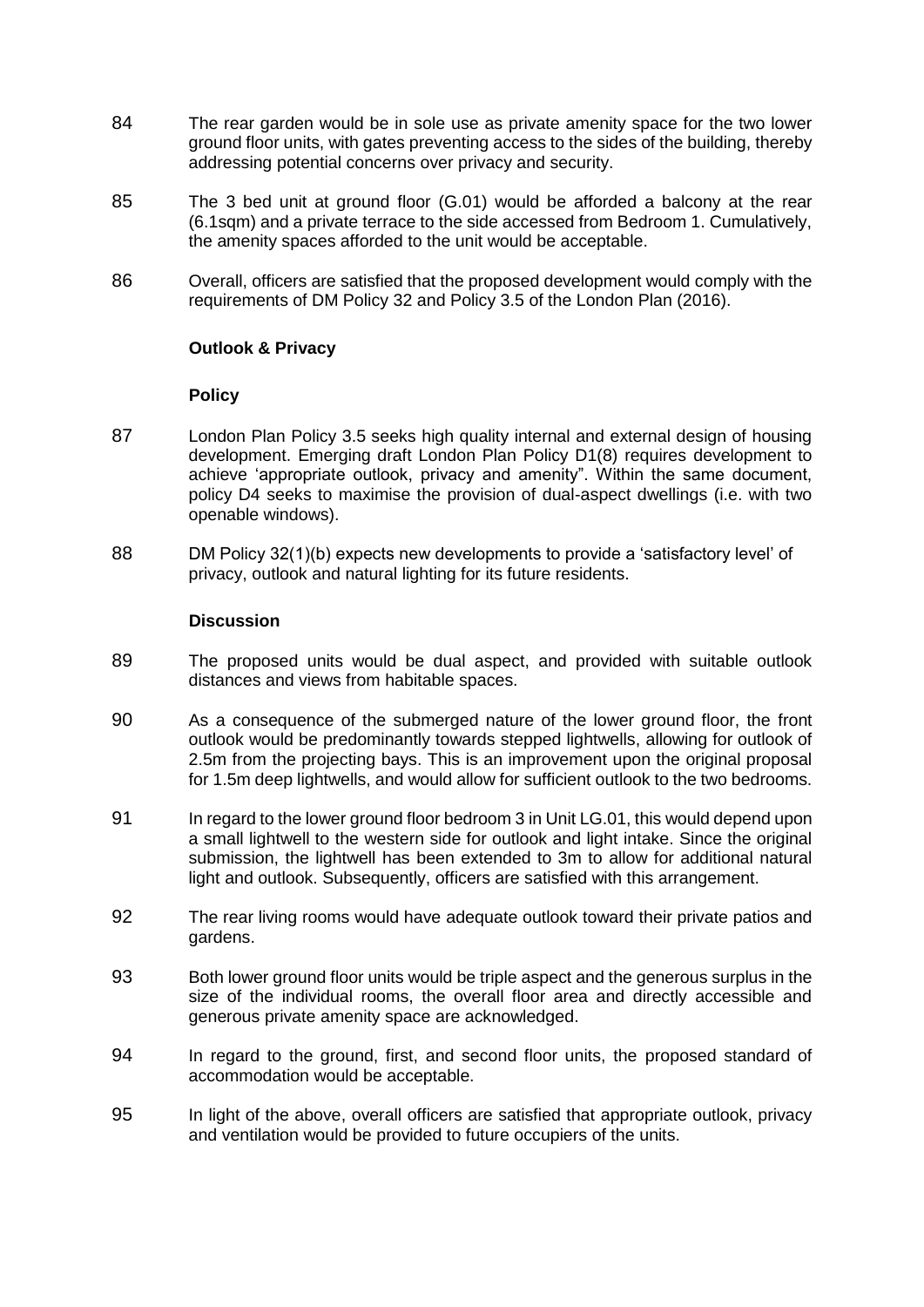# **Daylight and Sunlight**

# **Policy**

96 London Plan Policy 3.5 seeks high quality internal and external design of housing development. Emerging draft London Plan Policy D1(8) requires development to achieve 'appropriate outlook, privacy and amenity". DM Policy 32(1)(b) expects new developments to provide a 'satisfactory level' of privacy, outlook and natural lighting for its future residents. The London Housing SPD and the Lewisham Alterations and Extensions SPD promote access to sunlight and natural daylight as important amenity factors, particularly to living spaces.

# **Discussion**

- 97 The applicant has produced a BRE assessment for the proposed units, which demonstrates that the two lower ground floor bedrooms on the east and west sides (including LG.01 referred to in para.81) would receive adequate levels of daylight (Average Daylight Factor (ADF), both complying with the 1% target.
- 98 Given the dual aspect, north/south orientation, and the abundance of glazing proposed, the units would be provided with good levels of natural daylight and sunlight. All habitable rooms would be provided with at least one opening, and the levels of daylight overall is considered good.

# **Housing conclusion**

99 Officers are satisfied that the design and layout of the proposed units would be acceptable, and the proposal would provide a high standard of residential accommodation in accordance with the above policies delivering two high quality family dwellings for which there is an identified need in the area. The proposal is therefore considered acceptable in this regard.

# **LIVING CONDITIONS OF NEIGHBOURS**

# *General Policy*

- 100 NPPF para 127 sets an expectation that new development will be designed to create places that amongst other things have a 'high standard' of amenity for existing and future users. This is reflected in relevant policies of the London Plan (LP7.6), the Core Strategy (CP15), the Local Plan (DMP32) and associated guidance (Housing SPD 2017, GLA; Residential Standards SPD 2012, LBL).
- 101 DMP32(1)(b) expects new developments to provide a 'satisfactory level' of privacy, outlook and natural lighting for its neighbours.
- 102 The main impacts on amenity arise from: (i) overbearing enclosure/loss of outlook; (ii) loss of privacy; (iii) loss of daylight within properties and loss of sunlight to amenity areas; and (iv) noise and disturbance.

# **Discussion**

*No.83 Chinbrook Road*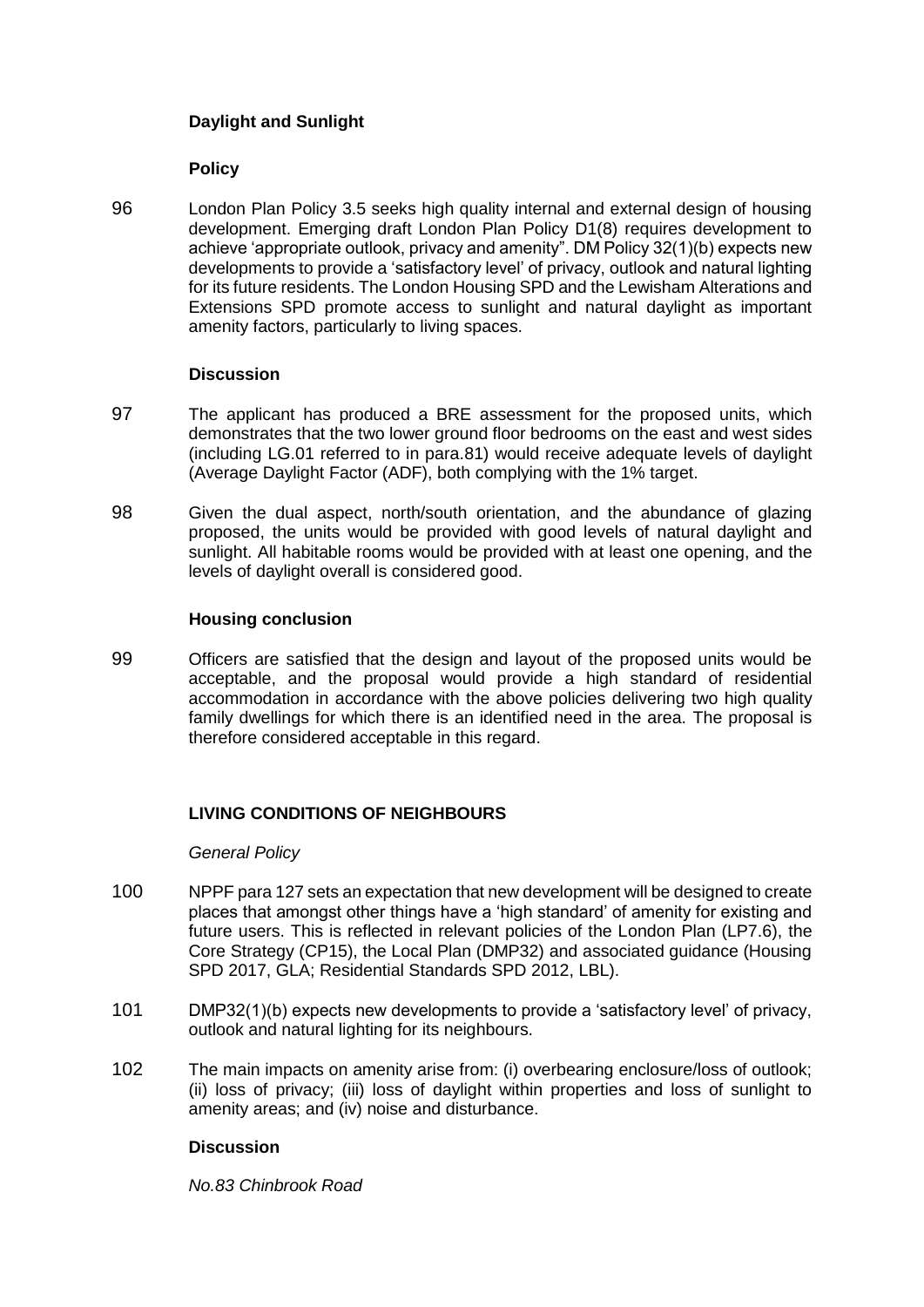- 103 There is an existing separation distance of 2.65m between the side elevations of Nos.81 and 83, and 1.75m between the side elevation of No.81 and the shared boundary.
- 104 The nature of proposed development means there would be potential for some amenity impact to no.83, however considering the extent of high level vegetation screening along the shared boundary, the rise in ground level and the fact the gardens are approximately 40m long, officers are satisfied any impact would not be significant. First floor screening to rear balconies would be installed, measuring 1.8m in height.
- 105 It is also noted that the properties' rear elevations are north facing, so any reduction of natural light would be limited to late afternoon/ evening hours only. Notwithstanding this, no sunlight/daylight study of neighbouring properties has been provided as part of this application.
- 106 On balance, given the existing relationship at the boundary, the existing boundary vegetation and the fact that no.83 sits upon a higher ground levels, there would be no unacceptable amenity impact upon the neighbouring occupiers.
- 107 A first floor window would be installed to the flank wall facing no.83, however this would be fixed shut with the bottom pane obscure glazed.

*No.79 Chinbrook Road*

- 108 Given the extensions that have been approved at no.79 under application DC/17/100156, and the separation distance of 5.5m between the side elevations of the properties, the impact on No.79 would be acceptable regarding outlook, daylight and sense of enclosure.
- 109 In regard to impact arising from the rear balconies, initial concern regarding potential overlooking from the first floor balconies has been alleviated by proposed screening that would avoid loss of privacy, as shown on the elevation plan 231B. The screens would be at least 1.8m above the balcony floor level, which would restrict views to adjoining properties. Furthermore the high level of vegetation along the majority of both boundaries would also serve to ensure no unreasonable loss of privacy to the neighbouring gardens. Notwithstanding this, officers are mindful that a degree of inter-visibility between properties is common and is acceptable within an urban context.

#### **Impacts on Neighbours conclusion**

110 For the reasons as stated above, no undue loss of daylight, sunlight, outlook or privacy are considered to be generated upon any neighbour as a result of the proposal, and would be no greater than the 2018 approval. The amenity impacts to adjoining occupiers is therefore considered to be acceptable.

# **TRANSPORT IMPACTS**

# *General Policy*

111 Policy 6.1 of the London Plan (2016) sets out the Mayor's strategic approach to transport which aims to encourage the closer integration of transport and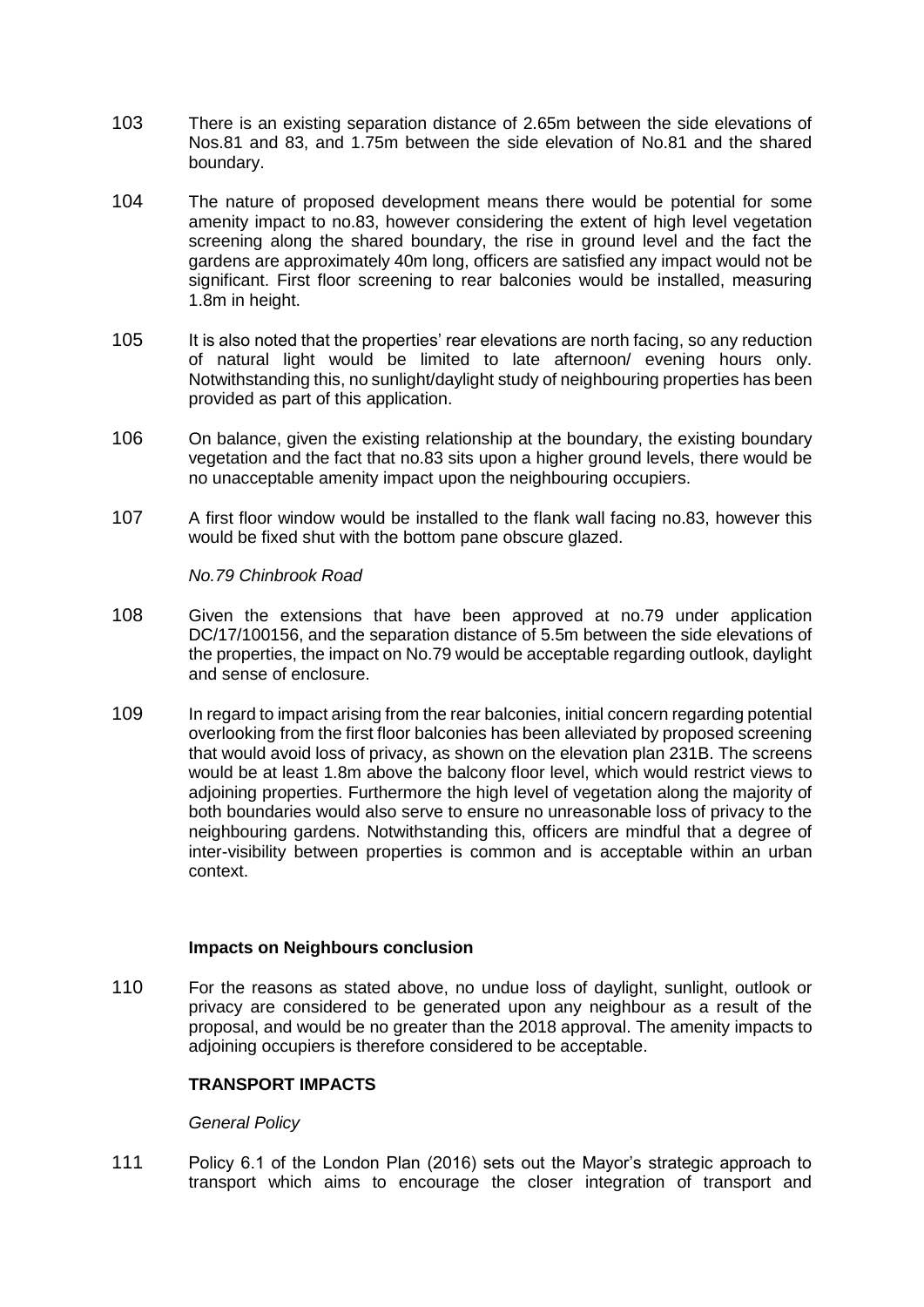development. This is to be achieved by encouraging patterns and nodes of development that reduce the need to travel, especially by car; seeking to improve the capacity and accessibility of public transport, walking and cycling; supporting measures that encourage shifts to more sustainable modes and appropriate demand management; and promoting walking by ensuring an improved urban realm.

- 112 Core Strategy Policy 14 'Sustainable movement and transport' promotes more sustainable transport choices through walking, cycling and public transport. It adopts a restricted approach on parking to aid the promotion of sustainable transport and ensuring all new and existing developments of a certain size have travel plans.
- 113 Policy T6.1 of the Draft London Plan states that new residential development should not exceed the maximum parking standards set out in Table 10.3, where it advises that sites within Outer London: PTAL 4 should not exceed 0.5 spaces per unit.

# **Discussion**

### *Car Parking*

- 114 The application site is well connected to the wider public transport network with a PTAL rating of 4. Grove Park Train Station lies an approximate 10 minute walk away, whilst there are a number of bus stops along Chinbrook Road.
- 115 In this instance, there is an existing looped driveway providing an informal parking area for multiple vehicles. It is proposed that the existing entry and exits points are maintained, and two off-street car parking spaces would be provided, within the maximum standards set out in the emerging London Plan, and serving to encourage sustainable travel in the Borough. The applicants have advised that the two spaces would be allocated to the occupiers of the 3 bedroom family units only.
- 116 The Council's Highways officer has raised no objections to the parking provision, and is satisfied there would be no adverse harm upon existing parking stress levels within the vicinity of the site. The officer has however requested the submission of further information of the management of the car parking spaces, therefore a condition will be included requiring such details within a parking management plan.
- 117 A Construction Management Plan will be requested by condition.

#### *Cycle Parking*

118 14no. secure, fully enclosed cycle parking spaces would be provided within a store that located adjacent to the southern boundary, in accordance with the London Plan. Details of the cycle parking facilities would be secured by condition to ensure the cycle store would be accessible, and acceptable in appearance.

#### *Refuse Storage*

119 The applicant has provided locational and elevation details of refuse and recycling within the forecourt of the property. The proposed location of the bin stores adjacent to the western boundary is considered acceptable.

# **Highways Conclusion**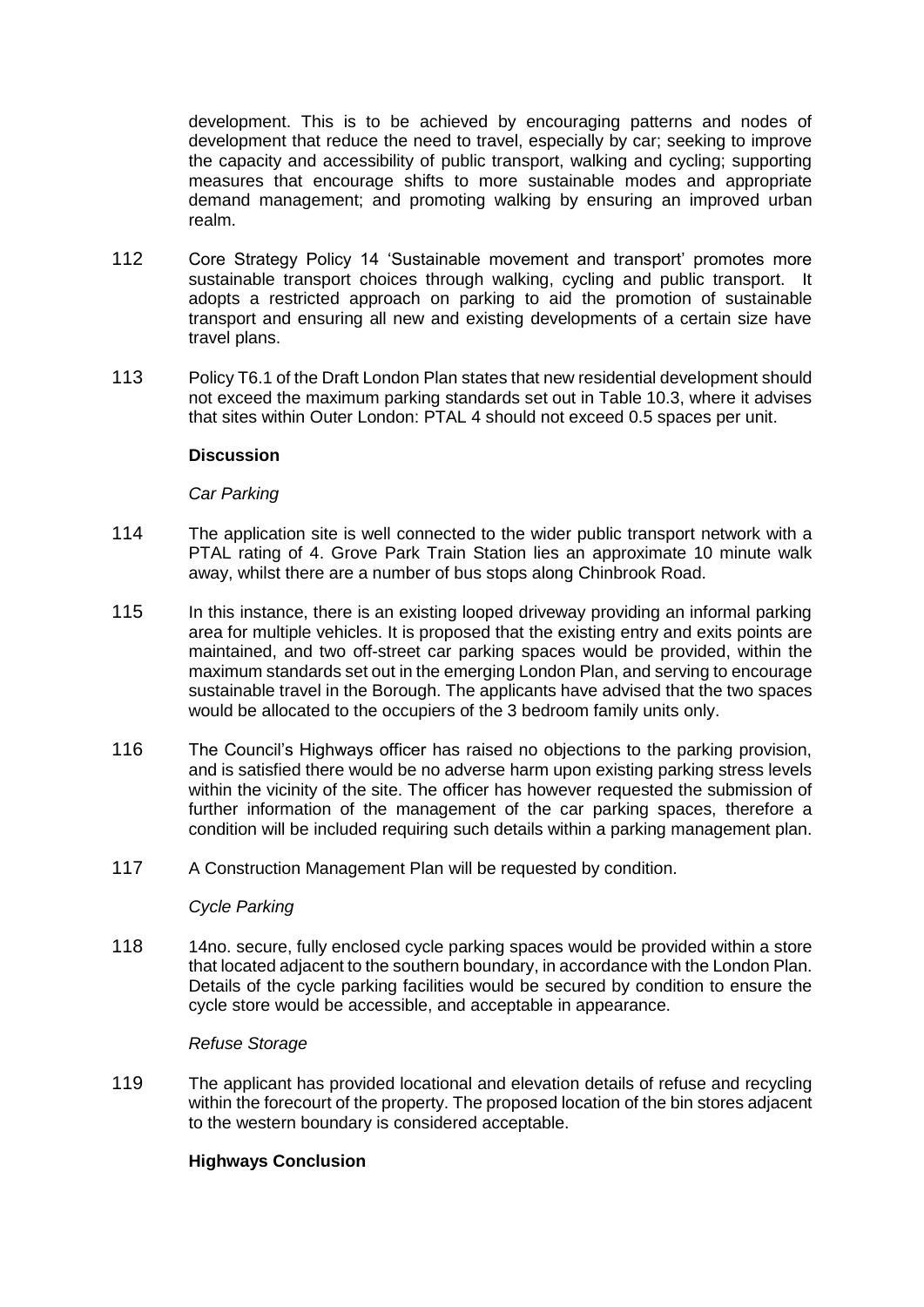120 In light of the above, the impact of the proposal on highways is acceptable, and no objections are raised. The proposed cycle, refuse and recycling storage facilities will be secured by condition.

# **FLOOD RISK and CONTAMINATION**

- 121 The site lies outside of Flood Zones 2 and 3 and is therefore at low risk of flooding. The Environmental Agency confirmed that it is a low risk proposal.
- 122 In regard to rain water run-off, Appendix E indicates that a geo-celluar storage tank measuring 13.5sqm would be located within the front garden below the soft landscaped area, and would discharge into the public sewer at a controlled rate of not more than 5 litres per second. This is considered to be acceptable in principle.

# **LOCAL FINANCE CONSIDERATIONS**

- 123 Under Section 70(2) of the Town and Country Planning Act 1990 (as amended), a local finance consideration means:
	- a grant or other financial assistance that has been, or will or could be, provided to a relevant authority by a Minister of the Crown; or
	- sums that a relevant authority has received, or will or could receive, in payment of Community Infrastructure Levy (CIL).
- 124 The weight to be attached to a local finance consideration remains a matter for the decision maker.
- 125 CIL is therefore a material consideration. £14,075.68 Lewisham CIL and £9,674.30 MCIL is estimated to be payable on this application, subject to any valid applications for relief or exemption, and the applicant has completed the relevant form. This would be confirmed at a later date in a Liability Notice.

# **EQUALITIES CONSIDERATIONS**

- 126 The Equality Act 2010 (the Act) introduced a new public sector equality duty (the equality duty or the duty). It covers the following nine protected characteristics: age, disability, gender reassignment, marriage and civil partnership, pregnancy and maternity, race, religion or belief, sex and sexual orientation.
- 127 In summary, the Council must, in the exercise of its function, have due regard to the need to:
	- eliminate unlawful discrimination, harassment and victimisation and other conduct prohibited by the Act;
	- advance equality of opportunity between people who share a protected characteristic and those who do not;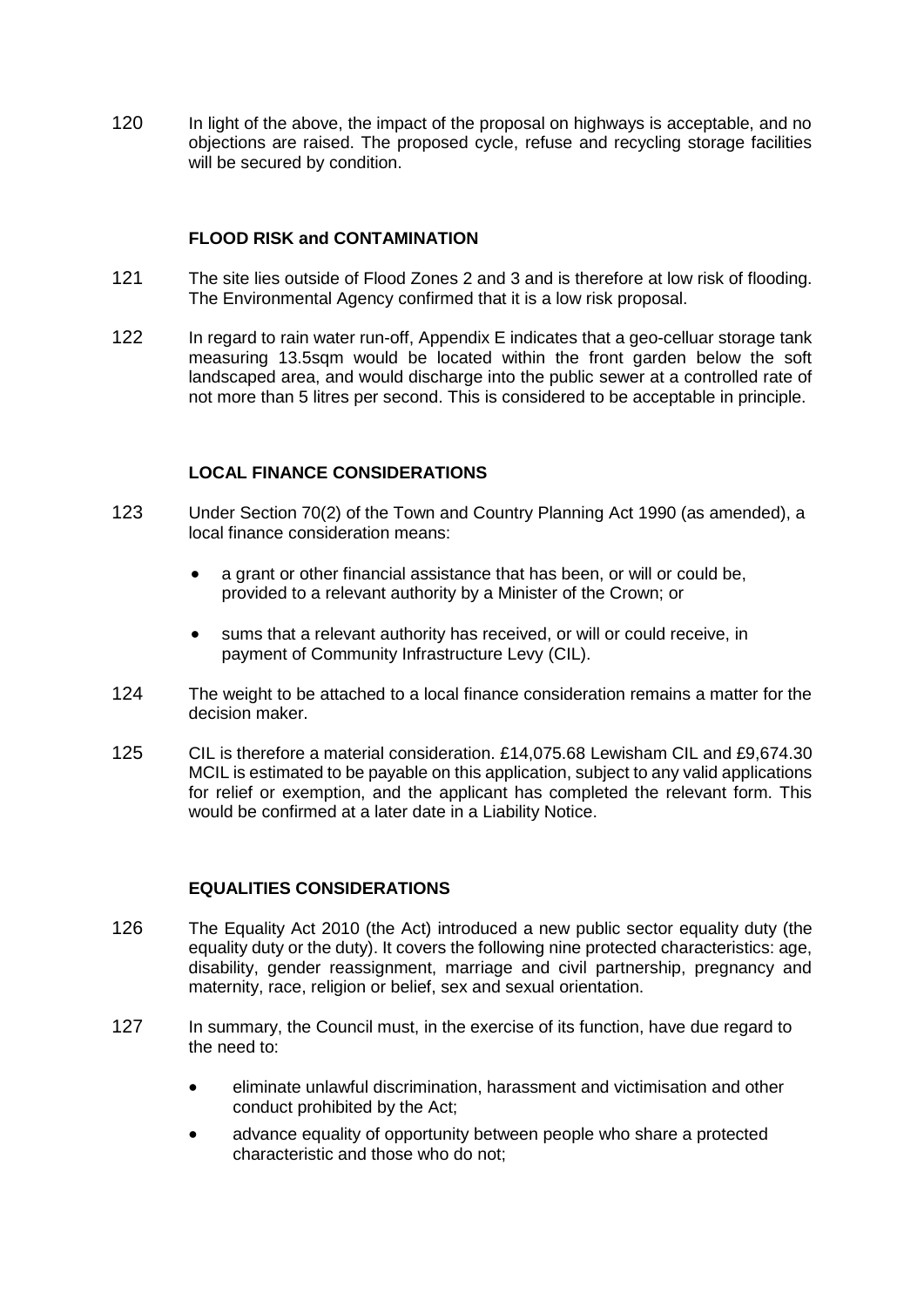- foster good relations between people who share a protected characteristic and persons who do not share it.
- 128 The duty continues to be a "have regard duty", and the weight to be attached to it is a matter for the decision maker, bearing in mind the issues of relevance and proportionality. It is not an absolute requirement to eliminate unlawful discrimination, advance equality of opportunity or foster good relations.
- 129 The Equality and Human Rights Commission has recently issued Technical Guidance on the Public Sector Equality Duty and statutory guidance entitled "Equality Act 2010 Services, Public Functions & Associations Statutory Code of Practice". The Council must have regard to the statutory code in so far as it relates to the duty and attention is drawn to Chapter 11 which deals particularly with the equality duty. The Technical Guidance also covers what public authorities should do to meet the duty. This includes steps that are legally required, as well as recommended actions. The guidance does not have statutory force but nonetheless regard should be had to it, as failure to do so without compelling reason would be of evidential value. The statutory code and the technical guidance can be found at: [https://www.equalityhumanrights.com/en/publication-download/technical](https://www.equalityhumanrights.com/en/publication-download/technical-guidance-public-sector-equality-duty-england)[guidance-public-sector-equality-duty-england](https://www.equalityhumanrights.com/en/publication-download/technical-guidance-public-sector-equality-duty-england)
- 130 The Equality and Human Rights Commission (EHRC) has previously issued five guides for public authorities in England giving advice on the equality duty:
	- The essential quide to the public sector equality duty
	- Meeting the equality duty in policy and decision-making
	- Engagement and the equality duty
	- Equality objectives and the equality duty
	- Equality information and the equality duty
- 131 The essential guide provides an overview of the equality duty requirements including the general equality duty, the specific duties and who they apply to. It covers what public authorities should do to meet the duty including steps that are legally required, as well as recommended actions. The other four documents provide more detailed guidance on key areas and advice on good practice. Further information and resources are available at: [https://www.equalityhumanrights.com/en/advice-and-guidance/public-sector](https://www.equalityhumanrights.com/en/advice-and-guidance/public-sector-equality-duty-guidance)[equality-duty-guidance](https://www.equalityhumanrights.com/en/advice-and-guidance/public-sector-equality-duty-guidance)
- 132 The planning issues set out above do not include any factors that relate specifically to any of the equalities categories set out in the Act, and therefore it has been concluded that there is no impact on equality.

# **HUMAN RIGHTS IMPLICATIONS**

133 In determining this application the Council is required to have regard to the provisions of the Human Rights Act 1998. Section 6 of the Human Rights Act 1998 prohibits authorities (including the Council as local planning authority) from acting in a way which is incompatible with the European Convention on Human Rights. ''Convention'' here means the European Convention on Human Rights, certain parts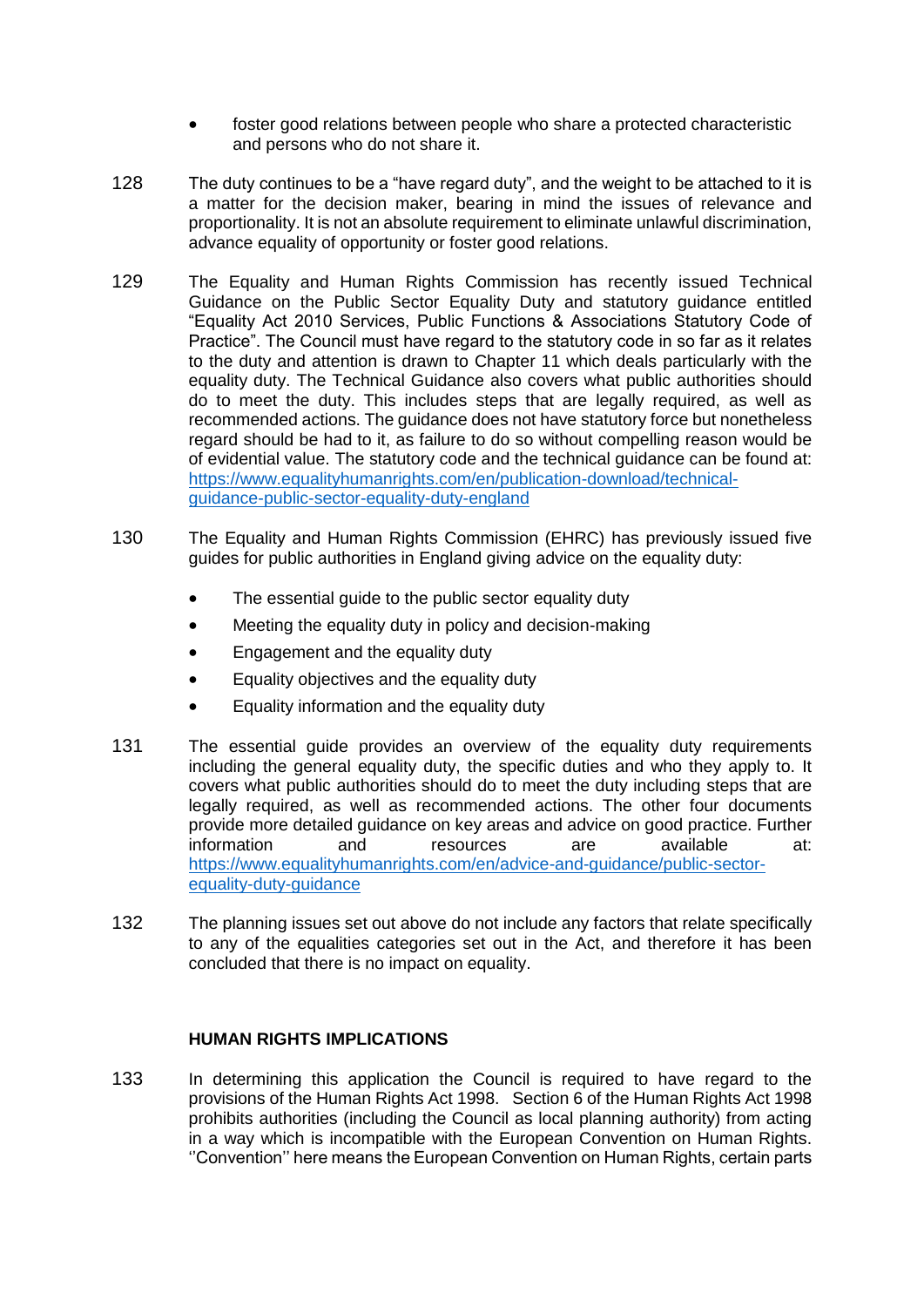of which were incorporated into English law under the Human Rights Act 1998. Various Convention rights are likely to be relevant including:

- Article 8: Respect for your private and family life, home and correspondence
- Protocol 1, Article 1: Right to peaceful enjoyment of your property
- 134 This report has outlined the consultation that has been undertaken on the planning application and the opportunities for people to make representations to the Council as Local Planning Authority.
- 135 This application has the legitimate aim of providing a new three storey (including lower ground floor) rear extension, two storey side extension to facilitate the provision of seven self-contained flats (5 x 2 bedroom and 2 x 3 bedroom). The rights potentially engaged by this application, including respect for your private and family life, home and correspondence and the freedom to enjoy one's home are not considered to be unlawfully interfered with by this proposal.
- 136 Members need to satisfy themselves that the potential adverse amenity impacts are acceptable and that any potential interference with the above Convention Rights will be legitimate and justified. Both public and private interests are to be taken into account in the exercise of the Local Planning Authority's powers and duties. Any interference with a Convention right must be necessary and proportionate. Members must therefore, carefully consider the balance to be struck between individual rights and the wider public interest.

# **CONCLUSION**

- 137 This application has been considered in the light of policies set out in the development plan and other material considerations.
- 138 The proposal to convert the single dwelling-house to provide self-contained flats is a departure from the development plan with respect to Lewisham Development Management Local Plan (2014) Policy DM 3, however officers are satisfied that a conversion would be appropriate in this case, particularly as an extant permission for a similar scheme proposing the conversion of the host property to provide 5 residential units was granted permission in 2018. The principle of conversion therefore has already been agreed by the Council.
- 139 Officers consider the proposed development is acceptable in principle, of no significant harm to the character of the application site or surrounding area, or upon residential amenity The proposed standard of accommodation would accord with Housing SPG standards.
- 140 The scale of development would be similar to the approved scheme, incorporating a 3-storey rear extension and alteration to the roof profile. The proposed formation of front lightwells, lower ground floor bays and 2-storey side extension did not form part of the 2018 planning approval, however these are considered to be appropriate additions that would not harm the character of the host building.
- 141 An extant application for a similar scheme proposing the conversion of the host property to provide 5 residential units was granted permission in 2018, therefore the principle of conversion has already been agreed by the Council.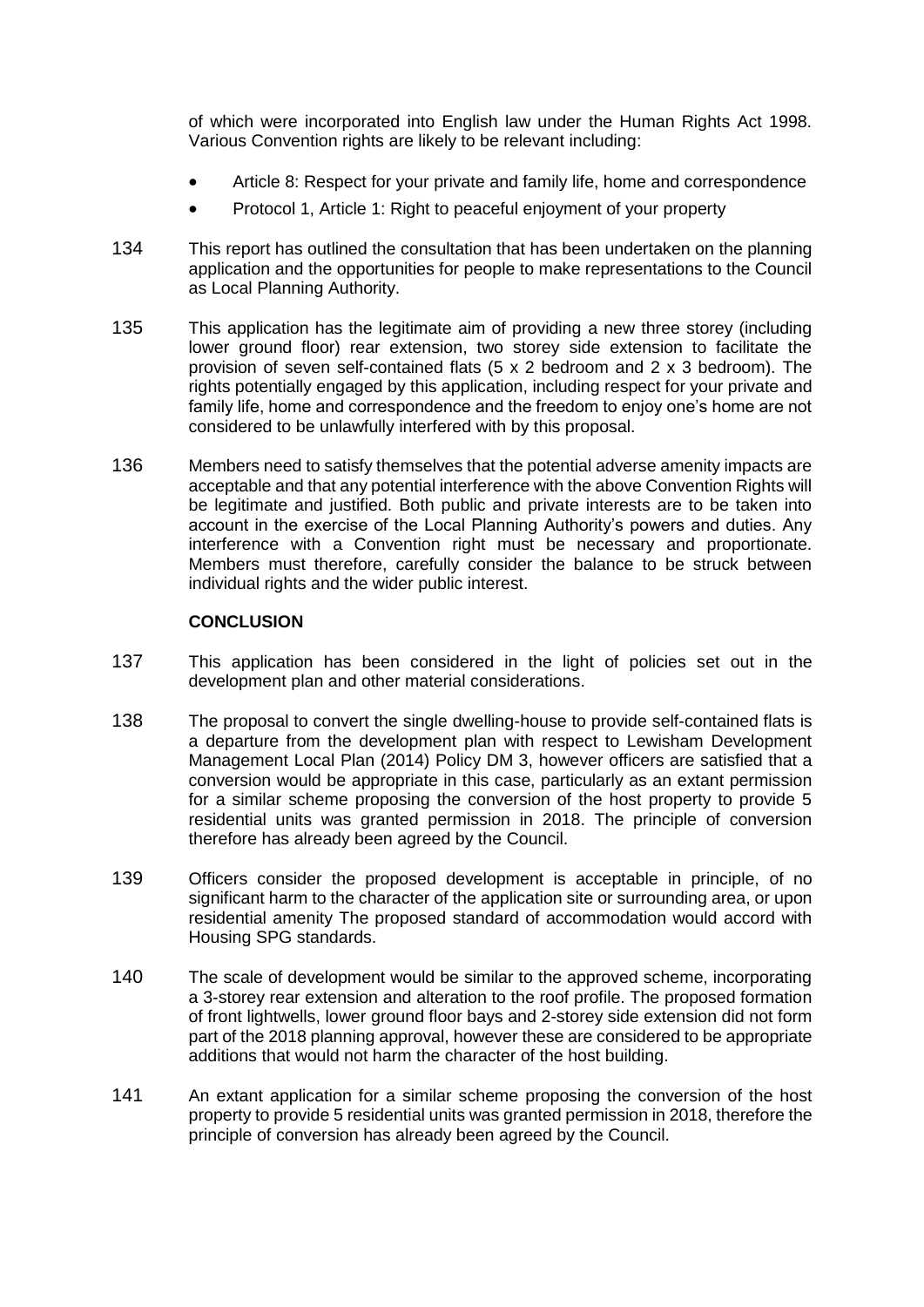142 The proposed conversion and associated works are therefore recommended for approval, subject to appropriate conditions.

# **RECOMMENDATION**

143 That the Committee resolve to **GRANT** planning permission subject to the following conditions and informatives:

### **CONDITIONS**

1. The development to which this permission relates must be begun not later than the expiration of three years beginning with the date on which the permission is granted.

**Reason:** As required by Section 91 of the Town and Country Planning Act 1990.

2. The development shall be carried out strictly in accordance with the application plans, drawings and documents hereby approved and as detailed below:

072-A-001; 072-A-019; 072-A-020; 072-A-021; 072-A-022; 072-A-023; 072-A-030; 072-A-031; 072-A-032; 072-A-034; 072-A-035; 223; 224; 225; 226; 227; 228; 230; 233; 250 (Received 19 June 2019)

221B; 222B; 229A; 231B; 232B (Received 2 October 2019)

**Reason:** To ensure that the development is carried out in accordance with the approved documents, plans and drawings submitted with the application and is acceptable to the local planning authority.

- 3. No development shall commence on site until such time as a Construction Management Plan has been submitted to and approved in writing by the local planning authority. The plan shall cover:-
	- (a) Dust mitigation measures
	- (b) The location and operation of plant and wheel washing facilities
	- (c) Details of best practical measures to be employed to mitigate noise and vibration arising out of the construction process
	- (d) Details of construction traffic movements including cumulative impacts which shall demonstrate the following:-
		- (i) Rationalise travel and traffic routes to and from the site.
		- (ii) Provide full details of the number and time of construction vehicle trips to the site with the intention and aim of reducing the impact of construction relates activity.
		- (iii) Measures to deal with safe pedestrian movement.
	- (e) Security Management (to minimise risks to unauthorised personnel).
	- (f) Details of the training of site operatives to follow the Construction Management Plan requirements.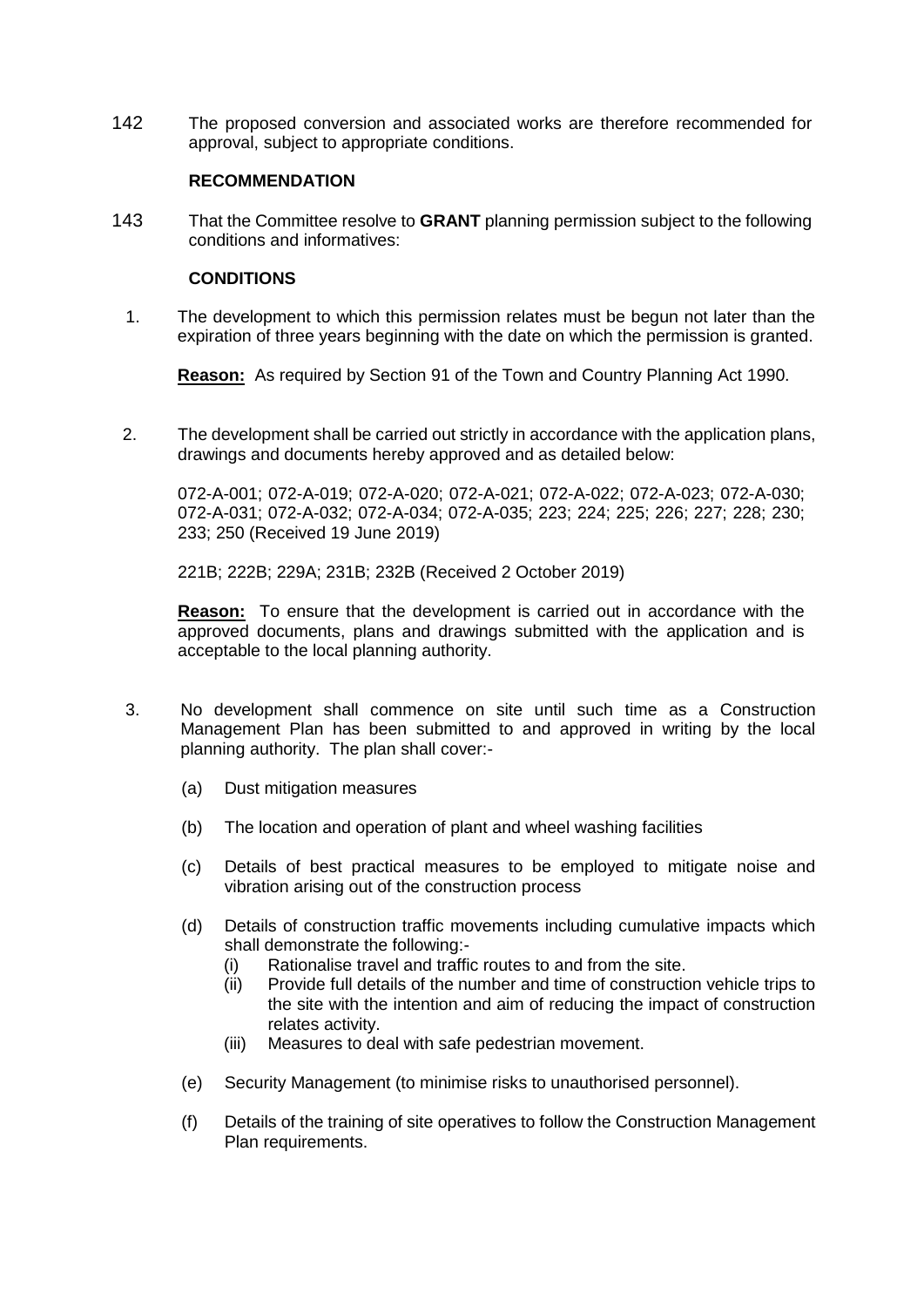The scheme shall thereafter be commenced in full accordance with the approved details.

**Reason:** In order that the local planning authority may be satisfied that the demolition and construction process is carried out in a manner which will minimise possible noise, disturbance and pollution to neighbouring properties and to comply with Policy 5.3 Sustainable design and construction, Policy 6.3 Assessing effects of development on transport capacity and Policy 7.14 Improving air quality of the London Plan (2015).

- 4. (a) No development above ground level shall commence until details of proposals for the storage of refuse and recycling facilities for each residential unit hereby approved, have been submitted to and approved in writing by the local planning authority.
	- (b) The facilities as approved under part (a) shall be provided in full prior to occupation of the development and shall thereafter be permanently retained and maintained.

**Reason**: In order that the local planning authority may be satisfied with the provisions for recycling facilities and refuse storage in the interest of safeguarding the amenities of neighbouring occupiers and the area in general, in compliance with Development Management Local Plan (November 2014) DM Policy 30 Urban design and local character and Core Strategy Policy 13 Addressing Lewisham waste management requirements (2011).

- 5. (a) Prior to first occupation, full details of the cycle parking facilities shall be submitted to and approved in writing by the local planning authority.
	- (b) No development above ground shall commence on site until the full details of the cycle parking facilities have been submitted to and approved in writing by the local planning authority.
	- (c) All cycle parking spaces shall be provided and made available for use prior to occupation of the residential units hereby granted and maintained thereafter.

**Reason:** In order to ensure adequate provision for cycle parking and to comply with Policy 14: Sustainable movement and transport of the Core Strategy (2011).

- 6. (a) No development above first floor shall commence on site until drawings showing hard landscaping of any part of the site not occupied by buildings (including details of permeability of hard surfaces) have been submitted and approved in writing by the local planning authority.
	- (b) All hard landscaping works which form part of the approved scheme under part (a) shall be completed prior to occupation of the development.

**Reason:** In order that the local planning authority may be satisfied as to the details of the proposal and to comply with Policies 5.12 Flood risk management and 5.13 Sustainable Drainage in the London Plan (2015), Policy 15 High quality design for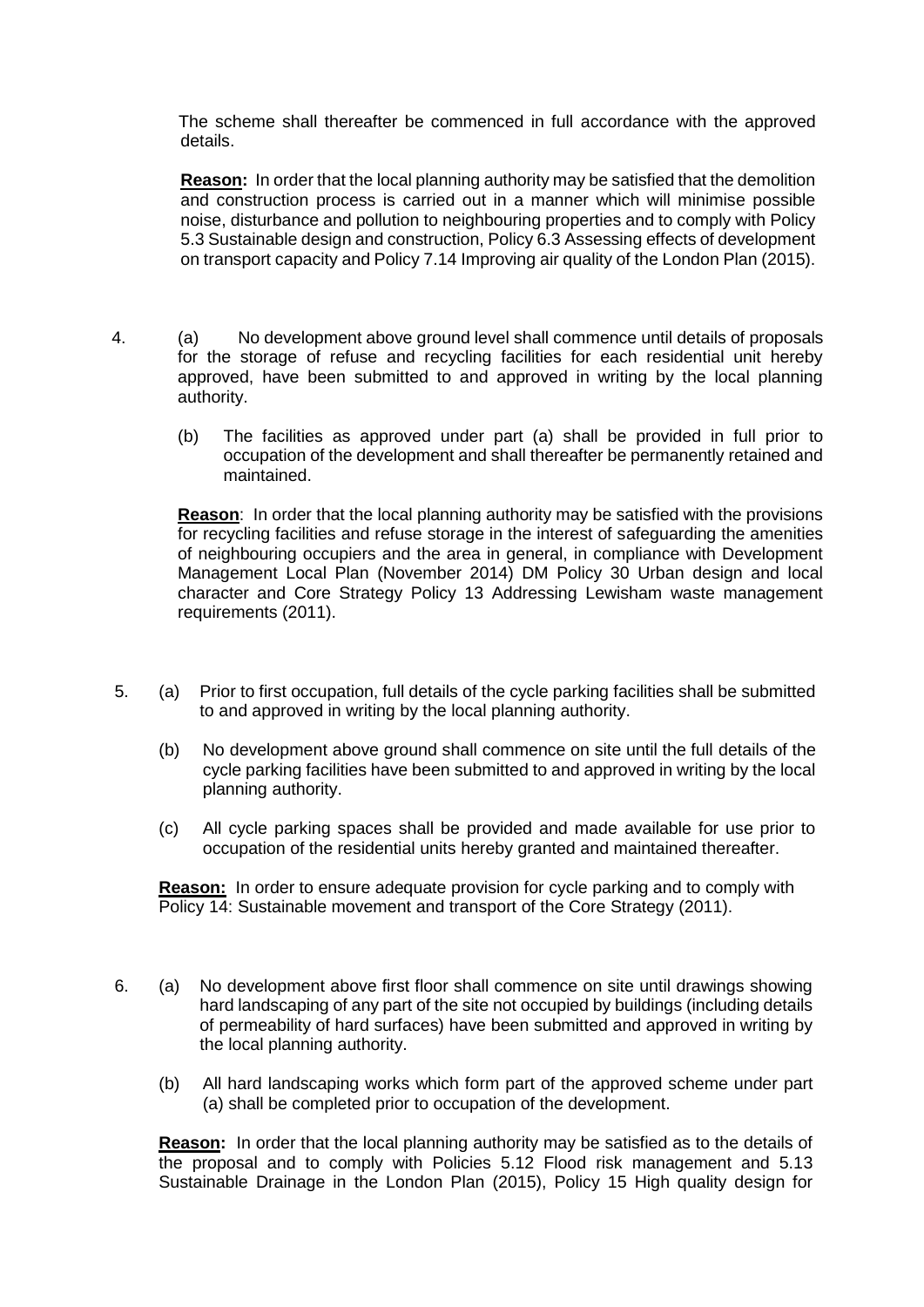Lewisham of the Core Strategy (June 2011) and Development Management Local Plan (November 2014) Policy 25 Landscaping and trees, and DM Policy 30 Urban design and local character.

- 7. (a) A scheme of soft landscaping (including details of any trees or hedges to be retained and proposed plant numbers, species, location and size of trees and tree pits, and planting measures to the front railings) and details of the management and maintenance of the landscaping for a period of five years shall be submitted to and approved in writing by the local planning authority prior to construction of the above ground works.
	- (b) All planting, seeding or turfing shall be carried out in the first planting and seeding seasons following the completion of the development, in accordance with the approved scheme under part (a). Any trees or plants which within a period of five years from the completion of the development die, are removed or become seriously damaged or diseased, shall be replaced in the next planting season with others of similar size and species.

**Reason:** In order that the local planning authority may be satisfied as to the details of the proposal and to comply with Core Strategy Policy 12 Open space and environmental assets, Policy 15 High quality design for Lewisham of the Core Strategy (June 2011), and DM Policy 25 Landscaping and trees and DM Policy 30 Urban design and local character of the Development Management Local Plan (November 2014).

- 8. (a) Details of the proposed boundary treatments including any gates, walls or fences shall be submitted to and approved in writing by the local planning authority prior to construction of the above ground works.
	- (b) The approved boundary treatments shall be implemented prior to occupation of the building and retained in perpetuity.

**Reason:** To ensure that the boundary treatment is of adequate design in the interests of visual and residential amenity and to comply with Policy 15 High quality design for Lewisham of the Core Strategy (June 2011) and DM Policy 30 Urban design and local character of the Development Management Local Plan (November 2014).

9. Notwithstanding the Town and Country Planning (General Permitted Development) Order 2015 (or any Order revoking, re-enacting or modifying that Order), no satellite dishes shall be installed on the south, east and west elevations or the roof of the building.

**Reason:** In order that the local planning authority may be satisfied with the details of the proposal and to accord with Policy 15 High quality design for Lewisham of the Core Strategy (June 2011) and DM Policy 30 Urban design and local character of the Development Management Local Plan (November 2014).

10. Notwithstanding the Town and Country Planning (General Permitted Development) Order 2015 (or any Order revoking, re-enacting or modifying that Order), no plumbing or pipes, other than rainwater pipes, shall be fixed on the front elevation of the building.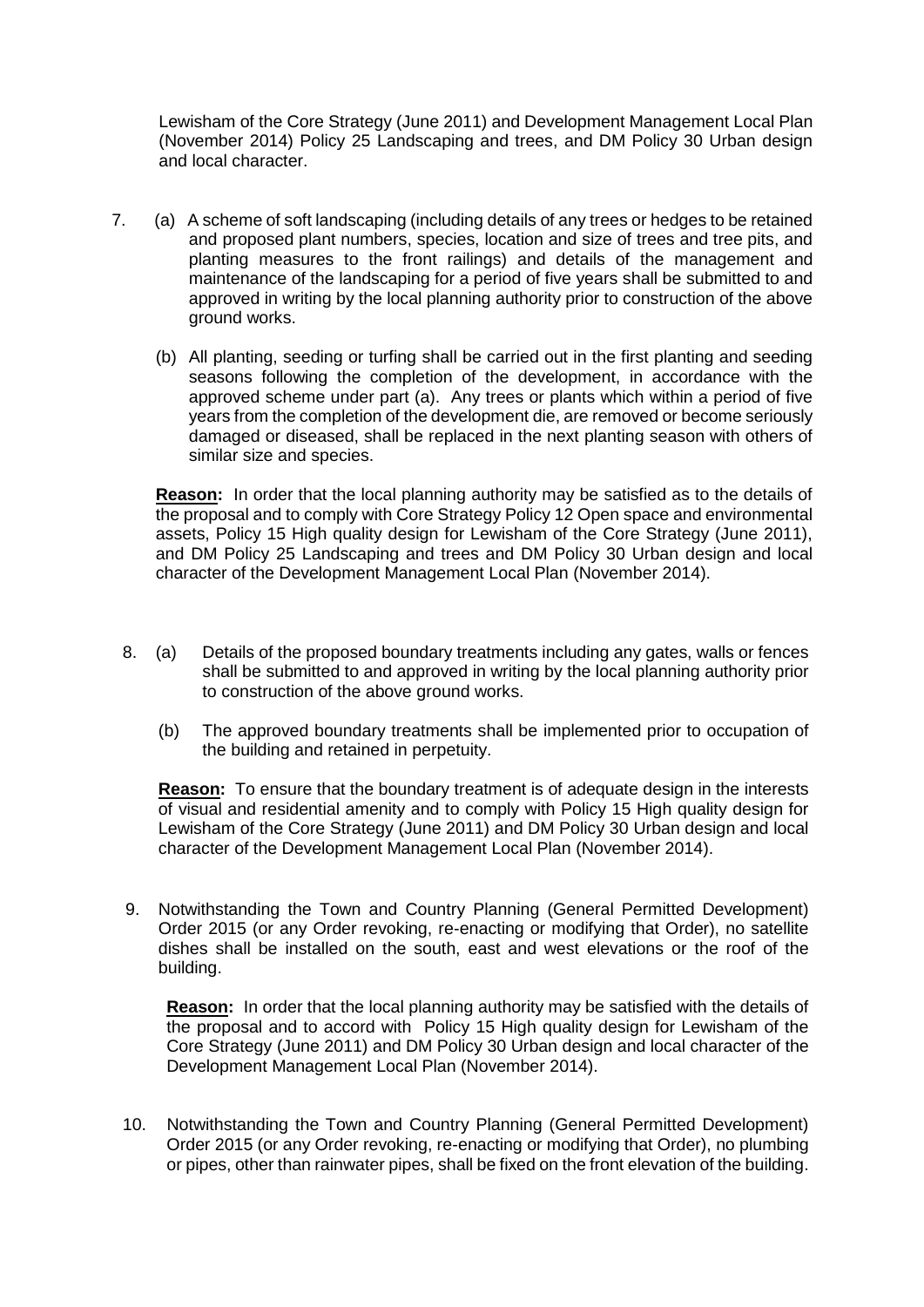**Reason:** In order that the local planning authority may be satisfied with the details of the proposal and to accord with Policy 15 High quality design for Lewisham of the Core Strategy (June 2011) and DM Policy 30 Urban design and local character of the Development Management Local Plan (November 2014).

11. The whole of the amenity space (including balconies and loggias) as shown on the drawings hereby approved shall be provided prior to first occupation, and retained permanently for the benefit of the occupiers of the residential units hereby permitted.

**Reason:** In order that the local planning authority may be satisfied as to the amenity space provision in the scheme and to comply with Policy 15 High quality design for Lewisham of the Core Strategy (June 2011) and DM Policy 32 Housing Design, layout and space standards DM Policy 3 Conversion of a single family house to two or more dwellings of the Development Management Local Plan (November 2014).

 12. The whole of the car parking accommodation shown on drawing no.232B hereby approved shall be provided prior to the occupation of any dwelling and retained permanently thereafter

**Reason:** To ensure the permanent retention of the spaces for parking purposes, to ensure that the use of the building does not increase on-street parking in the vicinity and to comply with Policies 1 Housing provision, mix and affordability and 14 Sustainable movement and transport of the Core Strategy (June 2011), DM Policy 29 Car Parking of the Development Management Local Plan, (November 2014), and Table 6.2 of the London Plan (2016).

13. No deliveries in connection with construction works shall be taken at or despatched from the site other than between the hours of 8 am and 6 pm on Mondays to Fridays and 8 am and 1 pm on Saturdays and not at all on Sundays or Public Holidays.

**Reason:** In order to safeguard the amenities of adjoining occupants at unsociable periods and to comply with Paragraph 120 of the National Planning Policy Framework and DM Policy 26 Noise and Vibration, and DM Policy 32 Housing design, layout and space standards of the Development Management Local Plan (November 2014).

- 14. (a) No development beyond piling shall commence on site until the Parking Management Plan indicating how the proposed car parking spaces will be allocated to the future residents has been submitted to and approved in writing by the local planning authority.
	- (b) The Parking Management Plan shall be implemented prior to occupation of the building and retained in perpetuity.

**Reason:** In order to ensure adequate provision of car parking spaces for family size units and to comply with Policy 14: Sustainable movement and transport of the Core Strategy (2011).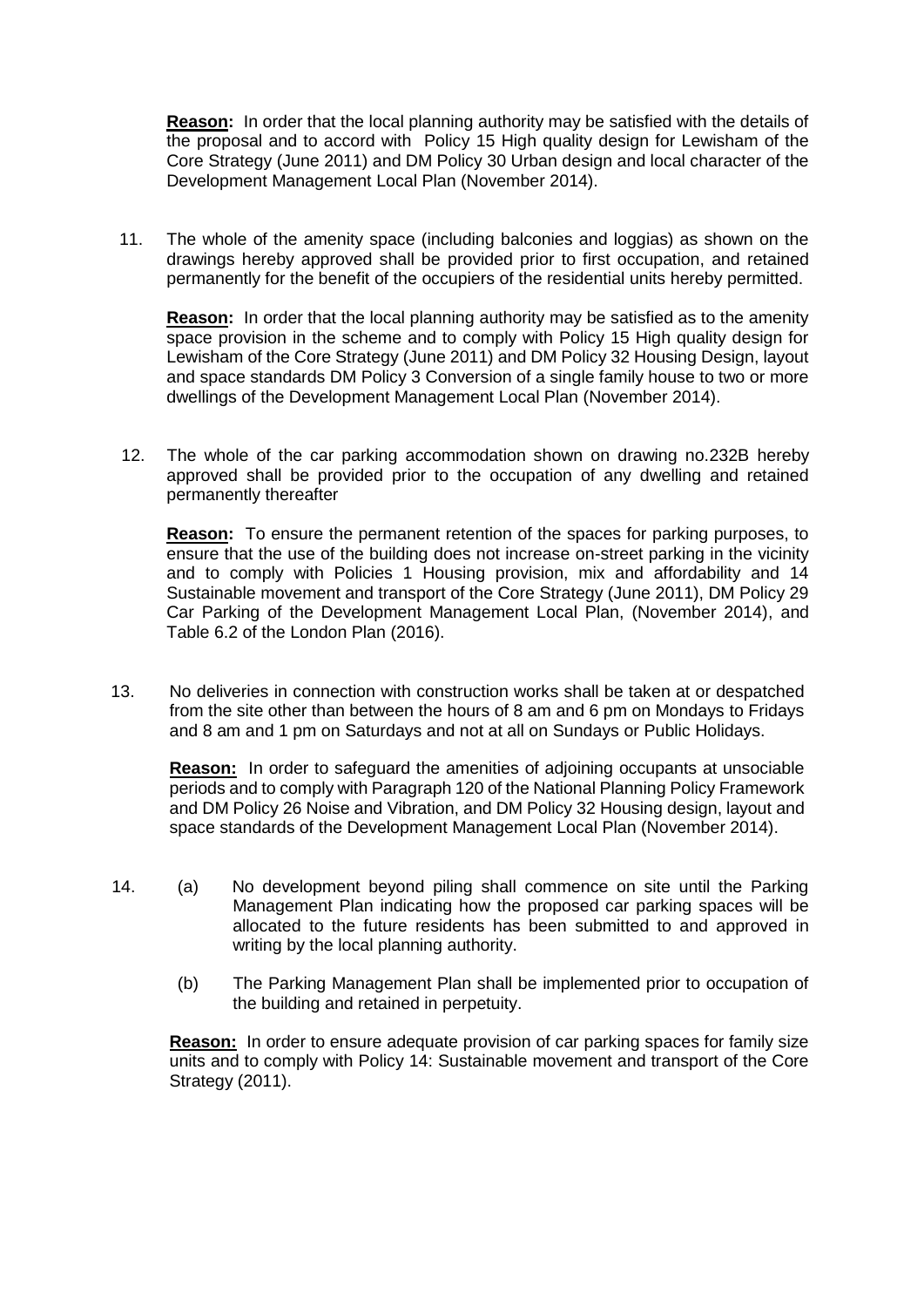- 15. (a) No development above ground level shall commence until details of proposals for the storage of refuse and recycling facilities for each residential unit hereby approved, have been submitted to and approved in writing by the local planning authority.
	- (b) The facilities as approved under part (a) shall be provided in full prior to occupation of the development and shall thereafter be permanently retained and maintained.

**Reason**: In order that the local planning authority may be satisfied with the provisions for recycling facilities and refuse storage in the interest of safeguarding the amenities of neighbouring occupiers and the area in general, in compliance with Development Management Local Plan (November 2014) DM Policy 30 Urban design and local character and Core Strategy Policy 13 Addressing Lewisham waste management requirements (2011).

16. No development beyond piling shall commence on site until a detailed schedule and an on-site sample board of all external materials and finishes/ windows and external doors/ roof coverings to be used on the building has been reviewed and approved in writing by the local planning authority. The development shall be carried out in accordance with the approved details.

**Reason:** To ensure that the local planning authority may be satisfied as to the external appearance of the building and to comply with Policy 15 High quality design for Lewisham of the Core Strategy (June 2011) and Development Management Local Plan (November 2014) DM Policy 30 Urban design and local character, DM Policy 31 Alterations and extensions to existing buildings including residential extensions and DM Policy 37 Non designated heritage assets including locally listed buildings, areas of special local character and areas of archaeological interest.

# **INFORMATIVES**

- A. **Positive and Proactive Statement:** The Council engages with all applicants in a positive and proactive way through specific pre-application enquiries and the detailed advice available on the Council's website. On this particular application, positive discussions took place which resulted in further information being submitted.
- B. As you are aware the approved development is liable to pay the Community Infrastructure Levy (CIL) which will be payable on commencement of the development. An '**assumption of liability form**' must be completed and before development commences you must submit a '**CIL Commencement Notice form**' to the council. You should note that any claims for relief, where they apply, must be submitted and determined prior to commencement of the development. Failure to follow the CIL payment process may result in penalties. More information on CIL is available at: **http://www.lewisham.gov.uk/myservices/planning/apply-for-planningpermission/application-process/Pages/Community-Infrastructure-Levy.aspx**